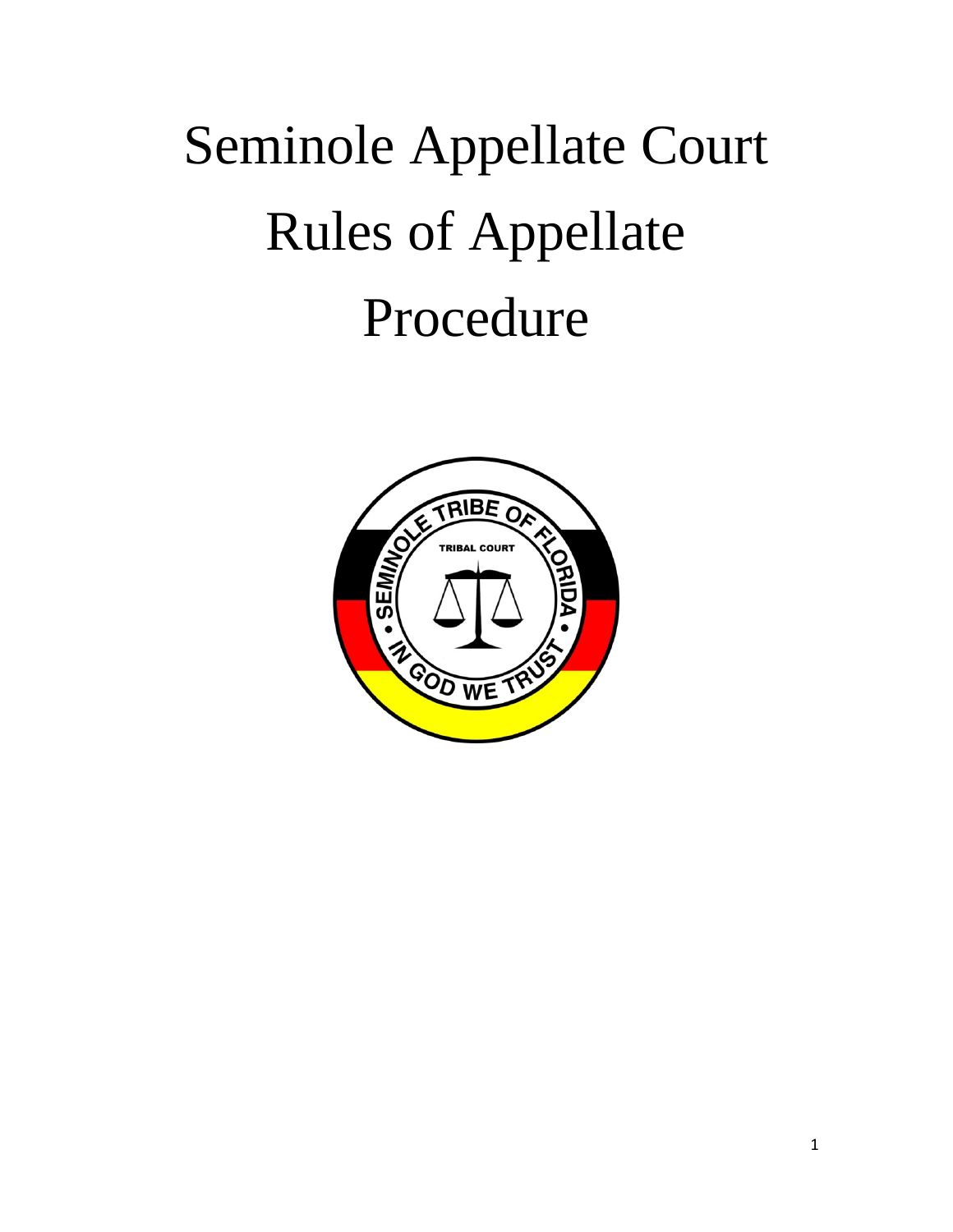#### Table of Contents

| (a) Open sessions of the Court are held beginning at 10 a.m. on the first Monday of each month unless no appeals have   |  |
|-------------------------------------------------------------------------------------------------------------------------|--|
| been filed, and thereafter as announced by the Court. Unless it orders otherwise, the Court sits to hear arguments from |  |
|                                                                                                                         |  |
| (b) There shall be three Justices of the Appellate Court present at each hearing. If a Justice is unable to sit for a   |  |
|                                                                                                                         |  |
|                                                                                                                         |  |
|                                                                                                                         |  |
|                                                                                                                         |  |
|                                                                                                                         |  |
|                                                                                                                         |  |
|                                                                                                                         |  |
|                                                                                                                         |  |
| Rule 12.1. Remand After an Indicative Ruling by the Trial Court on a Motion for Relief That Is Barred by a Pending      |  |
|                                                                                                                         |  |
|                                                                                                                         |  |
|                                                                                                                         |  |
|                                                                                                                         |  |
|                                                                                                                         |  |
|                                                                                                                         |  |
|                                                                                                                         |  |
|                                                                                                                         |  |
|                                                                                                                         |  |
|                                                                                                                         |  |
|                                                                                                                         |  |
|                                                                                                                         |  |
|                                                                                                                         |  |
|                                                                                                                         |  |
|                                                                                                                         |  |
|                                                                                                                         |  |
|                                                                                                                         |  |
|                                                                                                                         |  |
|                                                                                                                         |  |
|                                                                                                                         |  |
|                                                                                                                         |  |
|                                                                                                                         |  |
|                                                                                                                         |  |
|                                                                                                                         |  |
|                                                                                                                         |  |
|                                                                                                                         |  |
|                                                                                                                         |  |
|                                                                                                                         |  |
|                                                                                                                         |  |
|                                                                                                                         |  |
|                                                                                                                         |  |
|                                                                                                                         |  |
|                                                                                                                         |  |
|                                                                                                                         |  |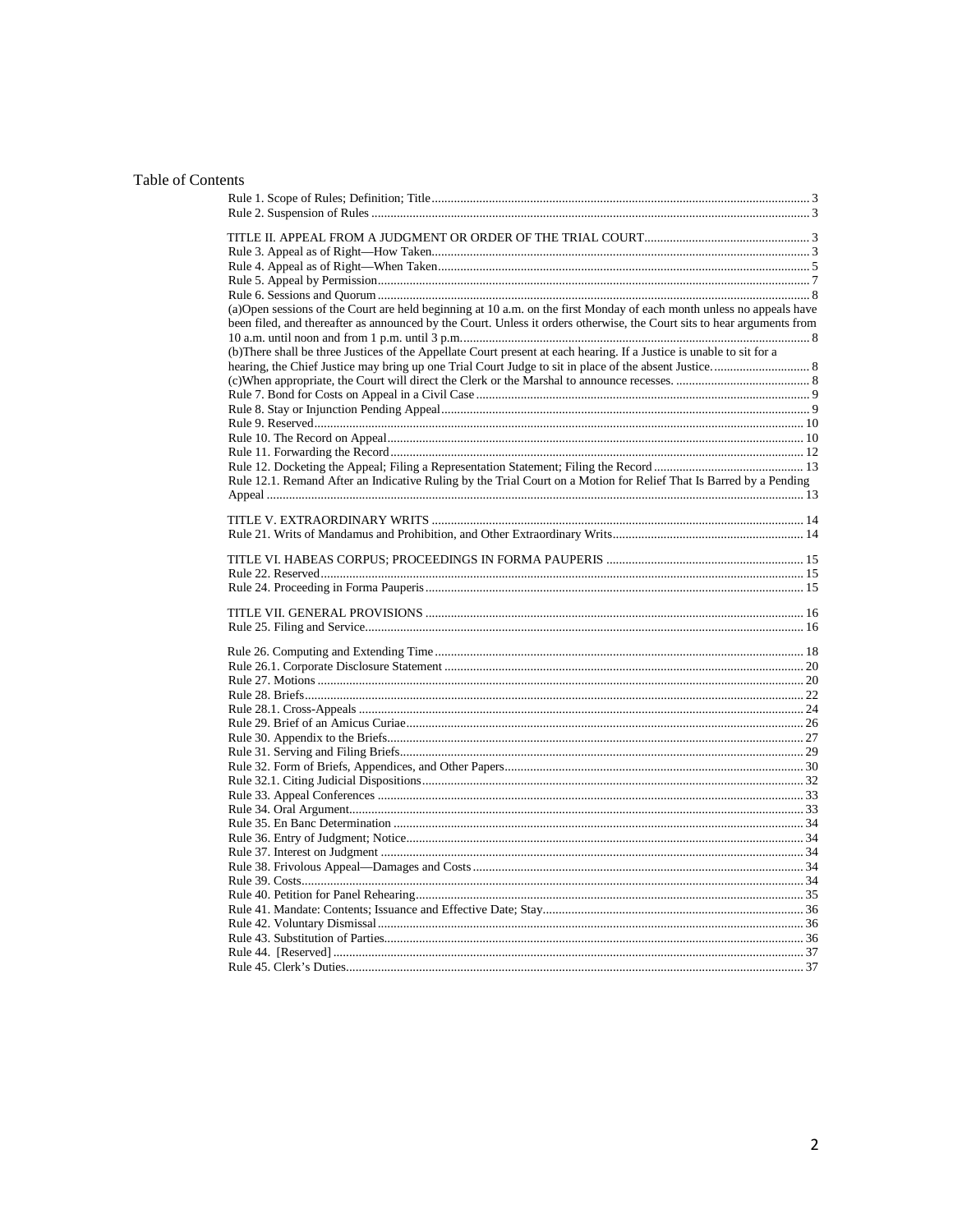# **RULES OF APPELLATE PROCEDURE Effective 2016**

# **TITLE I. APPLICABILITY OF RULES**

# <span id="page-2-0"></span>**Rule 1. Scope of Rules; Definition; Title**

- (a) Scope of Rules.
	- (1) These rules govern procedure in the Tribal Appellate Court.
	- (2) When these rules provide for filing a motion or other document in the Trial Court, the procedure must comply with the practice of the Trial Court.
- (b) Title. These rules are to be known as the Rules of Appellate Procedure.

# <span id="page-2-1"></span>**Rule 2. Suspension of Rules**

On its own or a party's motion, the Appellate Court may—to expedite its decision or for other good cause—suspend any provision of these rules in a particular case and order proceedings as it directs, except as otherwise provided in Rule 26(b).

# <span id="page-2-2"></span>**TITLE II. APPEAL FROM A JUDGMENT OR ORDER OF THE TRIAL COURT**

# <span id="page-2-3"></span>**Rule 3. Appeal as of Right—How Taken**

- (a) Filing the Notice of Appeal.
	- (1) An appeal permitted by law as of right from the Trial Court to the Appellate Court may be taken only by filing a notice of appeal with the Trial Court clerk within the time allowed by Rule 4. At the time of filing, the appellant must furnish the clerk with enough copies of the notice to enable the clerk to comply with Rule 3(d).
	- (2) An appellant's failure to take any step other than the timely filing of a notice of appeal does not affect the validity of the appeal, but is grounds only for the Appellate Court to act as it considers appropriate, including dismissing the appeal.
- (b) Joint or Consolidated Appeals.
	- (1) When two or more parties are entitled to appeal from the Trial Court judgment or order, and their interests make joinder practicable, they may file a joint notice of appeal. They may then proceed on appeal as a single appellant.
	- (2) When the parties have filed separate timely notices of appeal, the appeals may be joined or consolidated by the Appellate Court.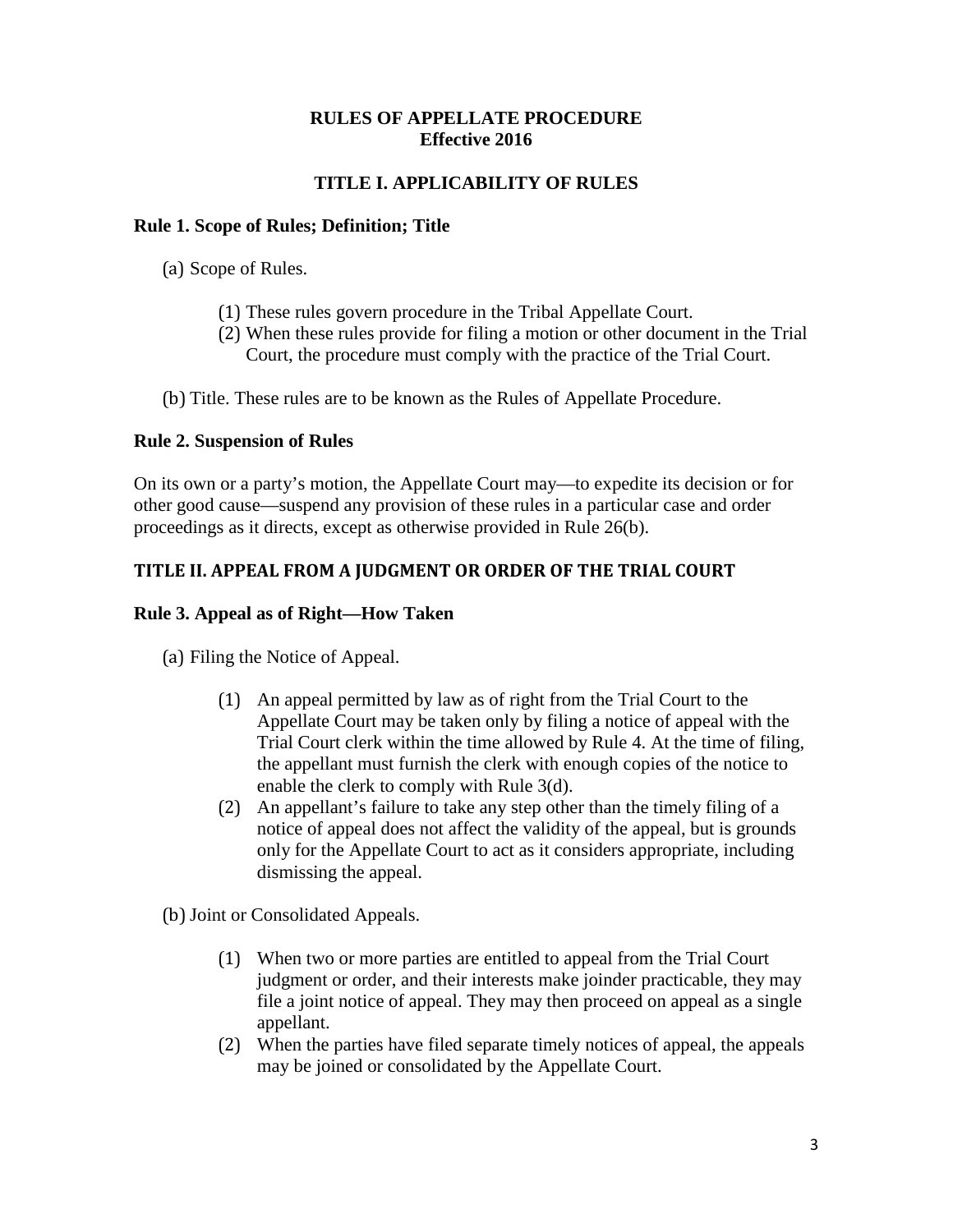- (c) Contents of the Notice of Appeal.
	- (1) The notice of appeal must:
		- (A) specify the party or parties taking the appeal by naming each one in the caption or body of the notice, but an attorney representing more than one party may describe those parties with such terms as ''all plaintiffs,'' ''the defendants,'' ''the plaintiffs A, B, et al.,'' or ''all defendants except X'';
		- (B) designate the judgment, order, or part thereof being appealed; and
		- (C) name the court to which the appeal is taken.
	- (2) A pro se notice of appeal is considered filed on behalf of the signer and the signer's spouse and minor children (if they are parties), unless the notice clearly indicates otherwise.
	- (3) In a class action, whether or not the class has been certified, the notice of appeal is sufficient if it names one person qualified to bring the appeal as representative of the class.
	- (4) An appeal must not be dismissed for informality of form or title of the notice of appeal, or for failure to name a party whose intent to appeal is otherwise clear from the notice.
- (d) Serving the Notice of Appeal.
	- (1) The Trial Court clerk must serve notice of the filing of a notice of appeal by mailing a copy to each party's counsel of record—excluding the appellant's—or, if a party is proceeding pro se, to the party's last known address. The Trial Court clerk must note, on each copy, the date when the notice of appeal was filed.
	- (2) If an inmate confined in an institution files a notice of appeal in the manner provided by Rule 4(c), the Trial Court clerk must also note the date when the clerk docketed the notice.
	- (3) The Trial Court clerk's failure to serve notice does not affect the validity of the appeal. The clerk must note on the docket the names of the parties to whom the clerk mails copies, with the date of mailing. Service is sufficient despite the death of a party or the party's counsel
- (e) Payment of Fees. Upon filing a notice of appeal, the appellant must pay the Trial Court clerk all required fees. The Trial Court clerk receives the appellate docket fee on behalf of the Appellate Court.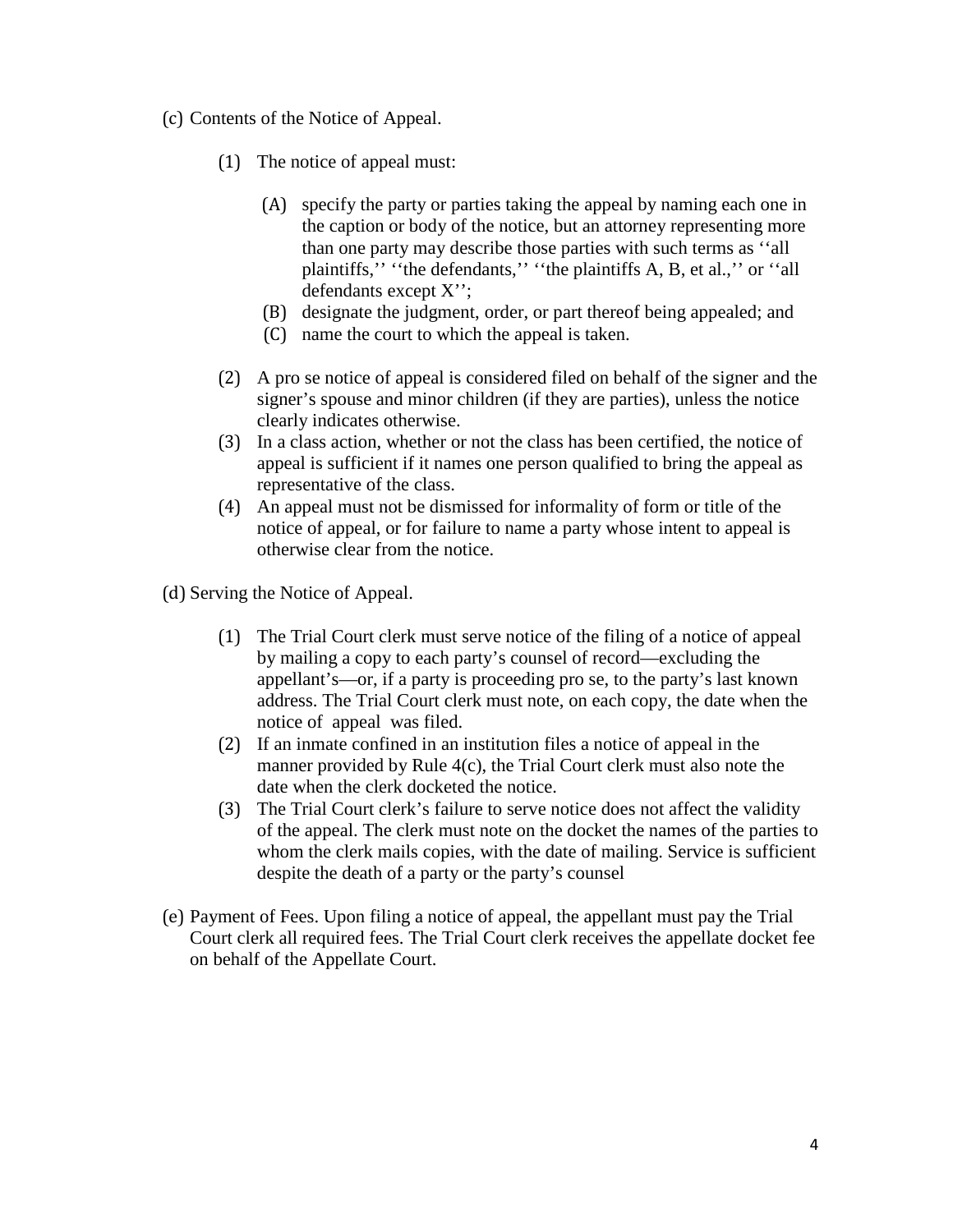#### <span id="page-4-0"></span>**Rule 4. Appeal as of Right—When Taken**

(a) Appeal in a Civil Case.

(1) Time for Filing a Notice of Appeal.

- (A) In a civil case, except as provided in Rules  $4(a)(1)(B)$ ,  $4(a)(4)$ , and 4(c), the notice of appeal required by Rule 3 must be filed with the Trial Court clerk within 30 days after entry of the judgment or order appealed from.
- (B) [Reserved]
- (C) An appeal from an order granting or denying an application for a writ of error Coram Nobis is an appeal in a civil case for purposes of Rule 4(a).
- (2) Filing Before Entry of Judgment. A notice of appeal filed after the court announces a decision or order—but before the entry of the judgment or order—is treated as filed on the date of and after the entry.
- (3) Multiple Appeals. If one party timely files a notice of appeal, any other party may file a notice of appeal within 14 days after the date when the first notice was filed, or within the time otherwise prescribed by this Rule 4(a), whichever period ends later.
- (4) Effect of a Motion on a Notice of Appeal.
	- (A) If a party timely files in the Trial Court any of the following motions under the Seminole Tribal Court Rules of Civil Procedure, the time to file an appeal runs for all parties from the entry of the order disposing of the last such remaining motion:
		- (i) for judgment under Rule 50(b);
		- (ii) to amend or make additional factual findings under Rule 52(b), whether or not granting the motion would alter the judgment;
		- (iii) for attorney's fees under Rule 54 if the Trial Court extends the time to appeal under Rule 58;
		- (iv) to alter or amend the judgment under Rule 59;
		- (v) for a new trial under Rule 59; or
		- (vi) for relief under Rule 60 if the motion is filed no later than 28 days after the judgment is entered.
	- (B) (i) If a party files a notice of appeal after the court announces or enters a judgment—but before it disposes of any motion listed in Rule  $4(a)(4)(A)$ —the notice becomes effective to appeal a judgment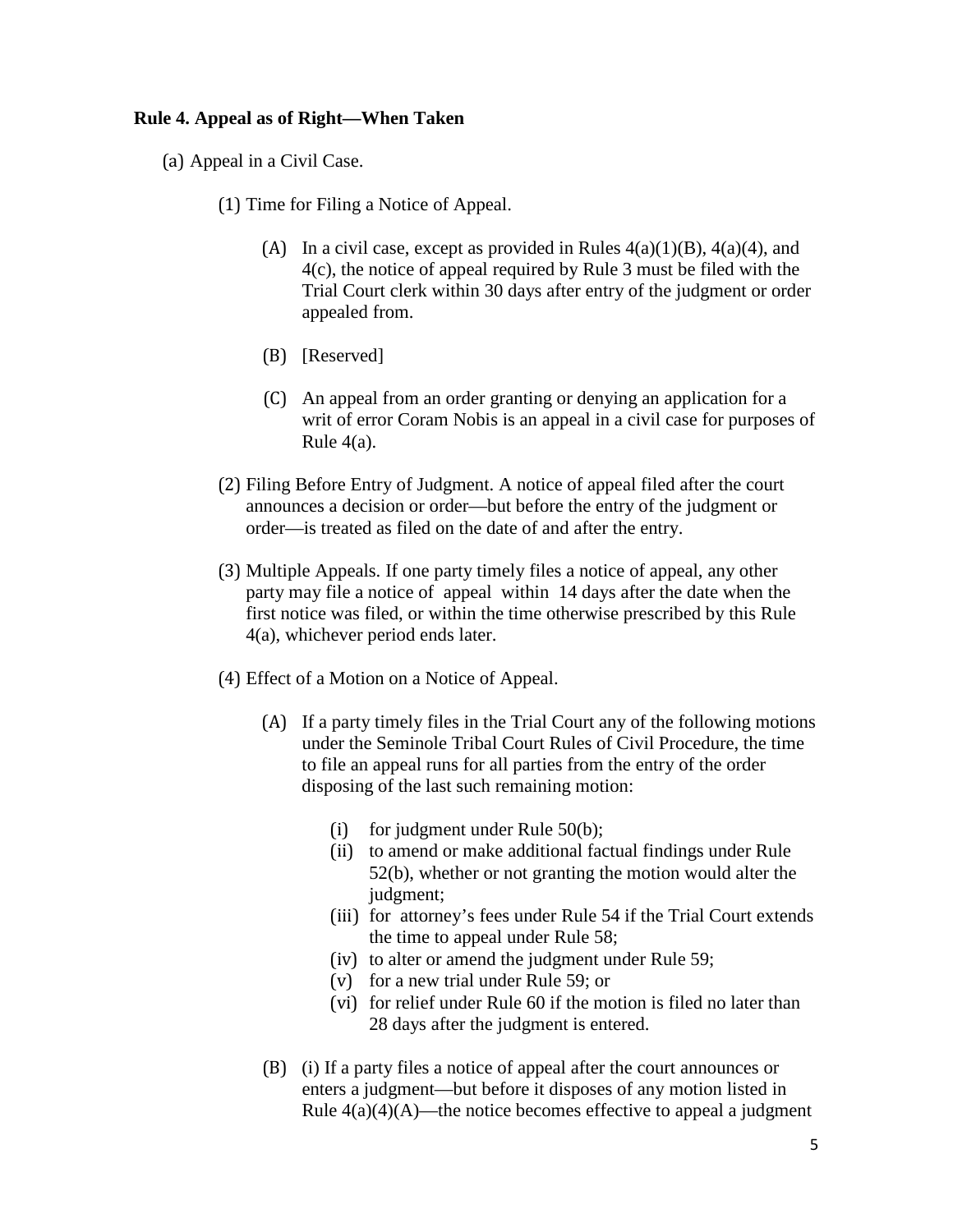or order, in whole or in part, when the order disposing of the last such remaining motion is entered.

- (i) A party intending to challenge an order disposing of any motion listed in Rule  $4(a)(4)(A)$ , or a judgment's alteration or amendment upon such a motion, must file a notice of appeal, or an amended notice of appeal—in compliance with Rule 3(c)—within the time prescribed by this Rule measured from the entry of the order disposing of the last such remaining motion.
- (ii) No additional fee is required to file an amended notice.
- (5) Motion for Extension of Time.
	- (A) The Trial Court may extend the time to file a notice of appeal if:
		- (i) a party so moves no later than 30 days after the time prescribed by this Rule 4(a) expires; and
		- (ii) regardless of whether its motion is filed before or during the 30 days after the time prescribed by this Rule  $4(a)$ expires, that party shows excusable neglect or good cause.
	- (B) A motion filed before the expiration of the time prescribed in Rule  $4(a)(1)$  or (3) may be ex parte unless the court requires otherwise. If the motion is filed after the expiration of the prescribed time, notice must be given to the other parties in accordance with local rules.
	- (C) No extension under this Rule  $4(a)(5)$  may exceed 30 days after the prescribed time or 14 days after the date when the order granting the motion is entered, whichever is later.
- (6) Reopening the Time to File an Appeal. The Trial Court may reopen the time to file an appeal for a period of 14 days after the date when its order to reopen is entered, but only if all the following conditions are satisfied:
	- (A) the court finds that the moving party did not receive notice under Seminole Tribal Court Rule of Civil Procedure 77(d) of the entry of the judgment or order sought to be appealed within 21 days after entry;
	- (B) the motion is filed within 180 days after the judgment or order is entered or within 14 days after the moving party receives notice under Seminole Tribal Court Rule of Civil Procedure 77(d) of the entry, whichever is earlier; and
	- (C) the court finds that no party would be prejudiced.

(7) Entry Defined.

(A) A judgment or order is entered for purposes of this Rule 4(a):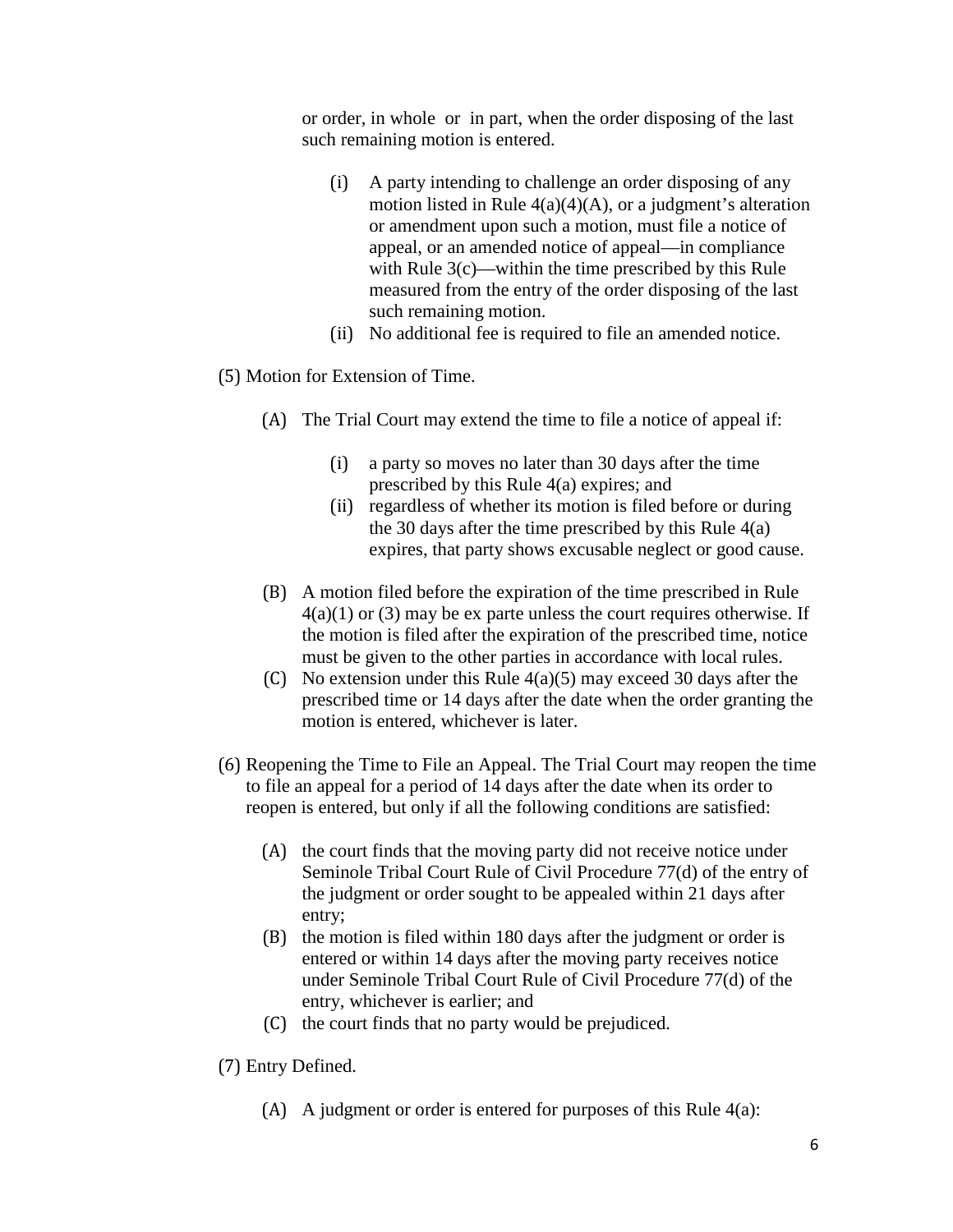- (i) if Seminole Tribal Court Rule of Civil Procedure 58(a) does not require a separate document, when the judgment order is entered in the civil docket under Seminole Tribal Court Rule of Civil Procedure 79(a); or
- (ii) if Seminole Tribal Court Rule of Civil Procedure 58(a) requires a separate document, when the judgment or order is entered in the civil docket under Seminole Tribal Court Rule of Civil Procedure 79(a) and when the earlier of these events occurs:
	- a. the judgment or order is set forth on a separate document, or
	- b. 150 days have run from entry of the judgment or order in the civil docket under Seminole Tribal Court Rule of Civil Procedure 79(a).
- (B) A failure to set forth a judgment or order on a separate document when required by Seminole Tribal Court Rule of Civil Procedure 58(a) does not affect the validity of an appeal from that judgment or order.

# <span id="page-6-0"></span>**Rule 5. Appeal by Permission**

(a) Petition for Permission to Appeal.

- (1) To request permission to appeal when an appeal is within the Appellate Court's discretion, a party must file a petition for permission to appeal. The petition must be filed with the Trial Court clerk with proof of service on all other parties to the Trial Court action.
- (2) The petition must be filed within the time provided by Rule 4(a) for filing a notice of appeal.
- (3) If a party cannot petition for appeal unless the Trial Court first enters an order granting permission to do so or stating that the necessary conditions are met, the Trial Court may amend its order, either on its own or in response to a party's motion, to include the required permission or statement. In that event, the time to petition runs from entry of the amended order.
- (b) Contents of the Petition; Answer or Cross-Petition; Oral Argument.
	- (1) The petition must include the following:
		- (A) the facts necessary to understand the question presented;
		- (B) the question itself;
		- (C) the relief sought;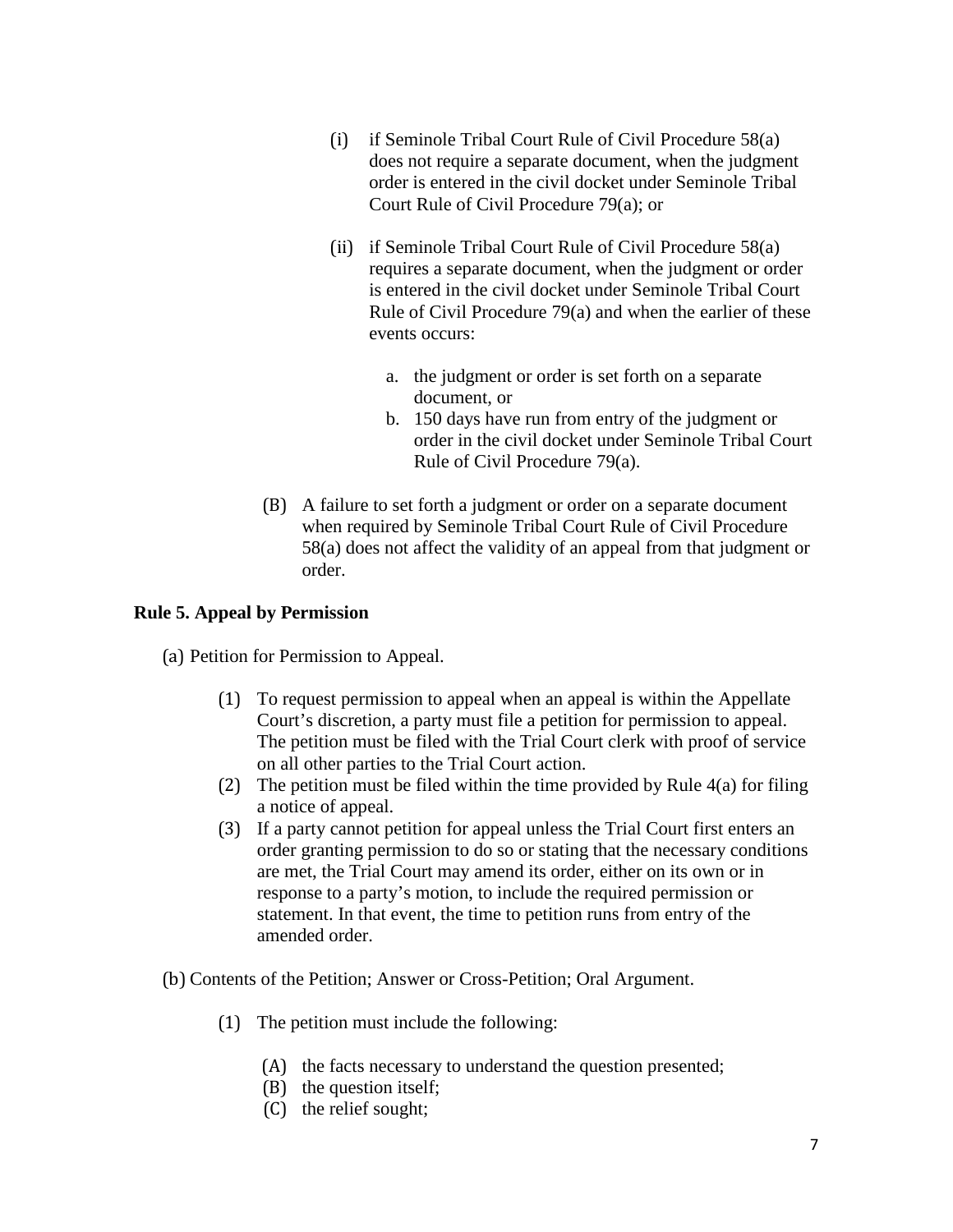- (D) the reasons why the appeal should be allowed and is authorized by a Tribal Code or rule; and
- (E) an attached copy of:
	- (i) the order, decree, or judgment complained of and any related opinion or memorandum, and
	- (ii) any order stating the Trial Court's permission to appeal or finding that the necessary conditions are met.
- (2) A party may file an answer in opposition or a cross-petition within 10 days after the petition is served.
- (3) The petition and answer will be submitted without oral argument unless the Appellate Court orders otherwise.
- (c) Form of Papers; Number of Copies. All papers must conform to Rule  $32(c)(2)$ . Except by the court's permission, a paper must not exceed 20 pages, exclusive of the disclosure statement, the proof of service, and the accompanying documents required by Rule 5(b)(1)(E). An original and 3 copies must be filed unless the court requires a different number by local rule or by order in a particular case.
- (d) Grant of Permission; Fees; Cost Bond; Filing the Record.
	- (1) Within 14 days after the entry of the order granting permission to appeal, the appellant must:
		- (A) pay the Trial Court clerk all required fees; and
		- (B) file a cost bond if required under Rule 7.
	- (2) A notice of appeal need not be filed. The date when the order granting permission to appeal is entered serves as the date of the notice of appeal for calculating time under these rules.
	- (3) The Trial Court clerk must enter the appeal on the Appellate Court docket once the petitioner has paid the fees.

#### <span id="page-7-0"></span>**Rule 6. Sessions and Quorum**

- <span id="page-7-1"></span>(a) Open sessions of the Court are held beginning at 10 a.m. on the first Monday of each month unless no appeals have been filed, and thereafter as announced by the Court. Unless it orders otherwise, the Court sits to hear arguments from 10 a.m. until noon and from 1 p.m. until 3 p.m.
- <span id="page-7-2"></span>(b) There shall be three Justices of the Appellate Court present at each hearing. If a Justice is unable to sit for a hearing, the Chief Justice may bring up one Trial Court Judge to sit in place of the absent Justice.
- <span id="page-7-4"></span><span id="page-7-3"></span>(c) When appropriate, the Court will direct the Clerk or the Marshal to announce recesses.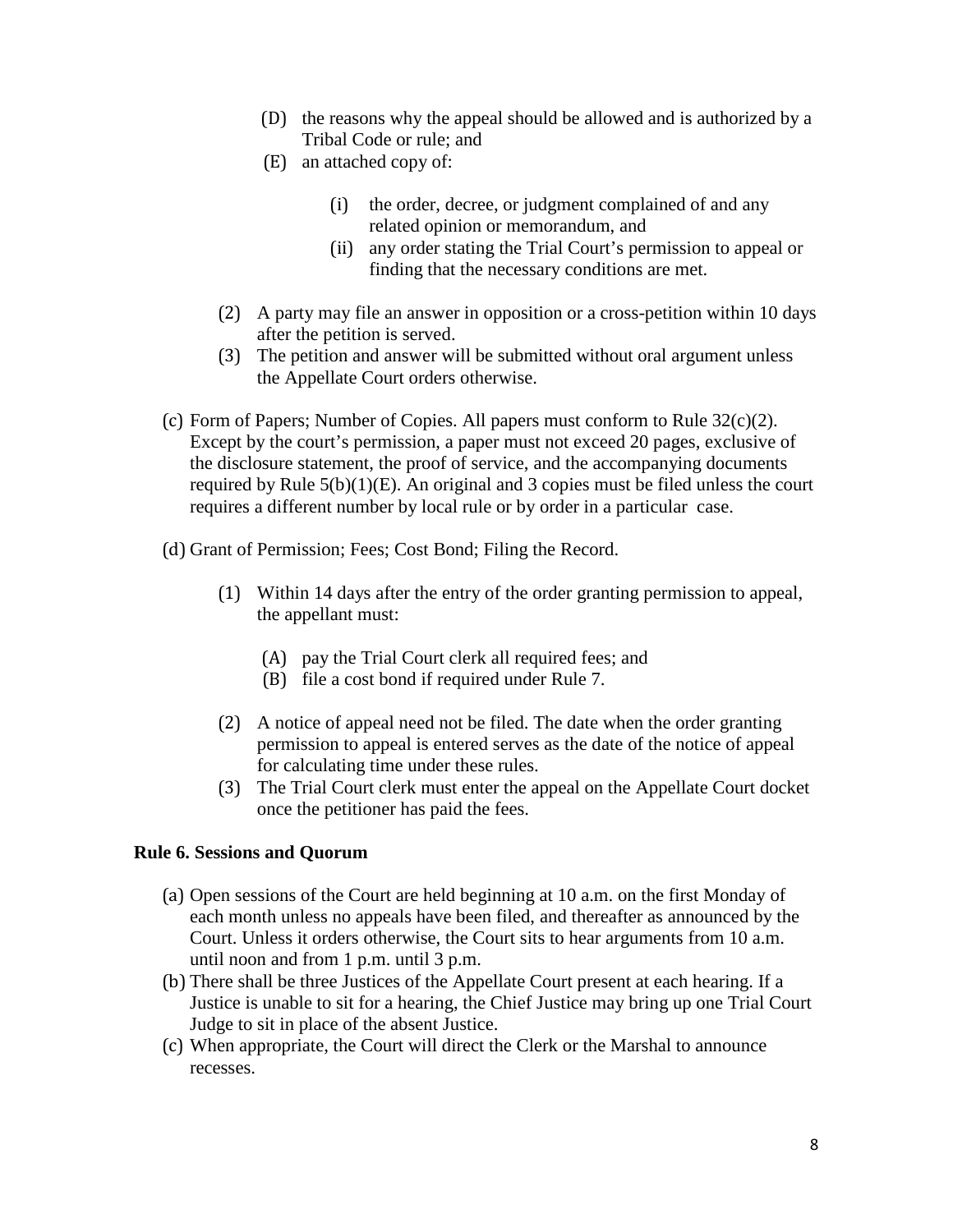# **Rule 7. Bond for Costs on Appeal in a Civil Case**

In a civil case, the Trial Court may require an appellant to file a bond or provide other security in any form and amount necessary to ensure payment of costs on appeal. Rule 8(b) applies to a surety on a bond given under this rule.

### <span id="page-8-0"></span>**Rule 8. Stay or Injunction Pending Appeal**

(a) Motion for Stay.

- (1) Initial Motion in the Trial Court. A party must ordinarily move first in the Trial Court for the following relief:
	- (A) a stay of the judgment or order of a Trial Court pending appeal;
	- (B) approval of a supersedeas bond; or
	- (C) an order suspending, modifying, restoring, or granting an injunction while an appeal is pending.
- (2) Motion in the Appellate Court; Conditions on Relief. A motion for the relief mentioned in Rule  $8(a)(1)$  may be made to the Appellate Court or to one of its judges.
	- (A) The motion must:
		- (i) show that moving first in the Trial Court would be impracticable; or
		- (ii) state that, a motion having been made, the Trial Court denied the motion or failed to afford the relief requested and state any reasons given by the Trial Court for its action.
	- (B) The motion must also include:
		- (i) the reasons for granting the relief requested and the facts relied on;
		- (ii) originals or copies of affidavits or other sworn statements supporting facts subject to dispute; and
		- (iii) relevant parts of the record.
	- (C) The moving party must give reasonable notice of the motion to all parties.
	- (D) A motion under this Rule 8(a)(2) must be filed with the Appellate Court and normally will be considered by a panel of the court. But in an exceptional case in which time requirements make that procedure impracticable, the motion may be made to and considered by a single judge.
	- (E) The court may condition relief on a party's filing a bond or other appropriate security in the Appellate Court.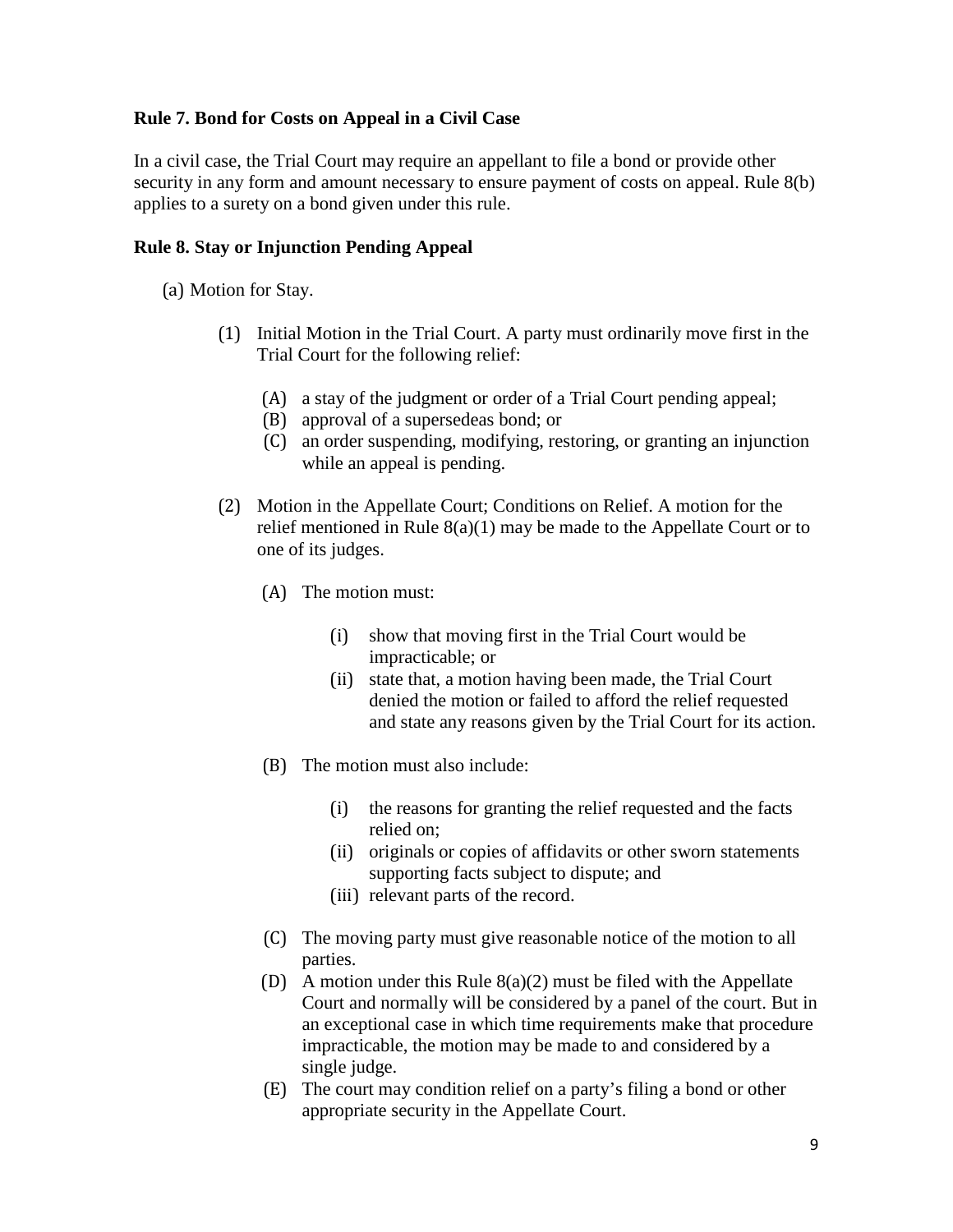(b) Proceeding Against a Surety. If a party gives security in the form of a bond or stipulation or other undertaking with one or more sureties, each surety submits to the jurisdiction of the Appellate Court and irrevocably appoints the Appellate Court clerk as the surety's agent on whom any papers affecting the surety's liability on the bond or undertaking may be served. On motion, a surety's liability may be enforced in the Trial Court without the necessity of an independent action. The motion and any notice that the Trial Court prescribes may be served on the Trial Court clerk, who must promptly mail a copy to each surety whose address is known.

## <span id="page-9-0"></span>**Rule 9. Reserved**

#### <span id="page-9-1"></span>**Rule 10. The Record on Appeal**

- (a) Composition of the Record on Appeal. The following items constitute the record on appeal:
	- (1) the original papers and exhibits filed in the Trial Court;
	- (2) the transcript of proceedings, if any; and
	- (3) a certified copy of the docket entries prepared by the Trial Court clerk.
- (b) The Transcript of Proceedings.
	- (1) Appellant's Duty to Order. Within 14 days after filing the notice of appeal or entry of an order disposing of the last timely remaining motion of a type specified in Rule  $4(a)(4)(A)$ , whichever is later, the appellant must do either of the following:
		- (A) order from the reporter a transcript of such parts of the proceedings not already on file as the appellant considers necessary, subject to a local rule of the Appellate Court and with the following qualifications:
			- (i) the order must be in writing; and
			- (ii) the appellant must, within the same period, file a copy of the order with the Trial Court clerk; or
		- (B) file a certificate stating that no transcript will be ordered.
	- (2) Unsupported Finding or Conclusion. If the appellant intends to urge on appeal that a finding or conclusion is unsupported by the evidence or is contrary to the evidence, the appellant must include in the record a transcript of all evidence relevant to that finding or conclusion.
	- (3) Partial Transcript. Unless the entire transcript is ordered: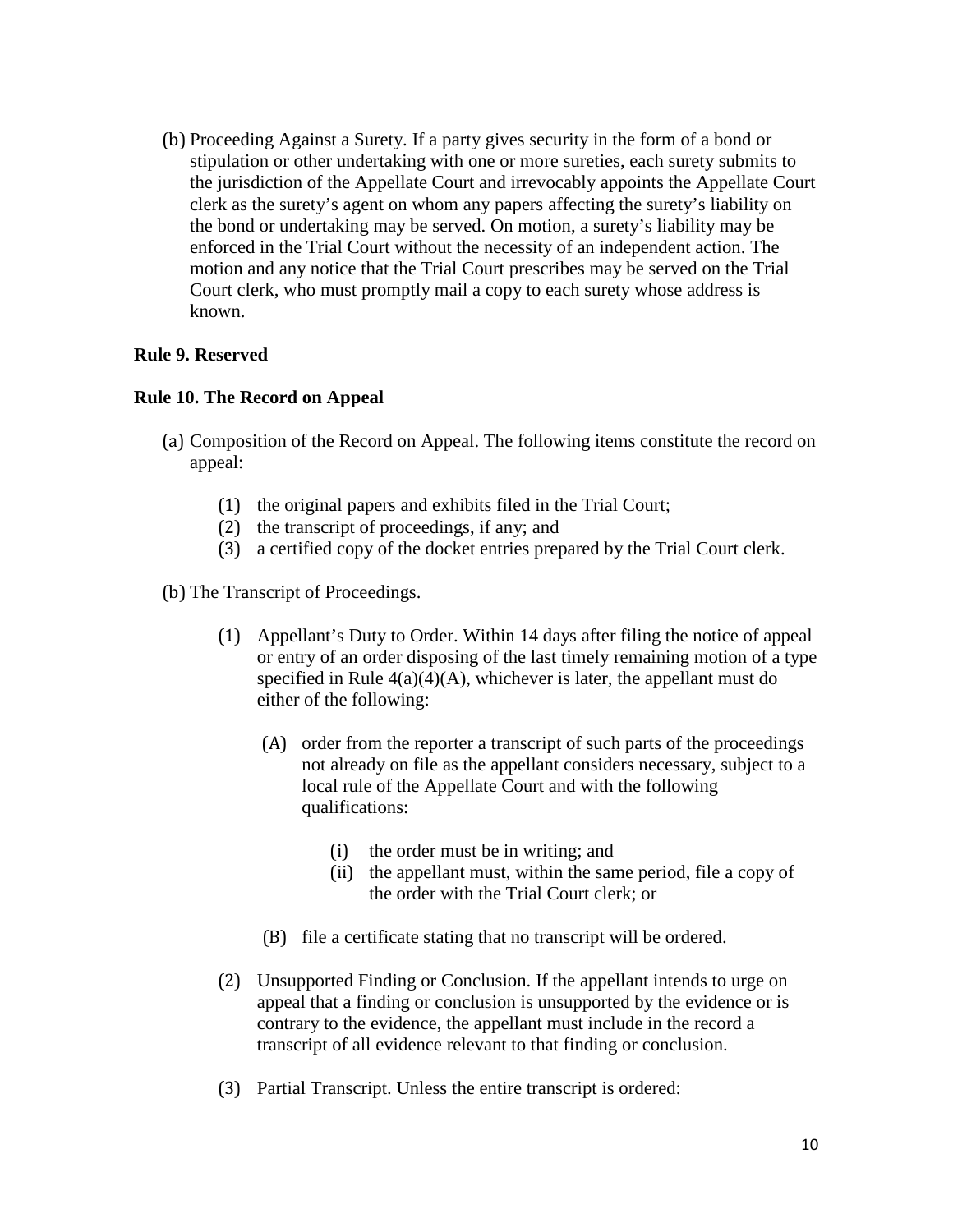- (A) the appellant must, within the 14 days provided in Rule  $10(b)(1)$ , file a statement of the issues that the appellant intends to present on the appeal and must serve on the appellee a copy of both the order or certificate and the statement;
- (B) if the appellee considers it necessary to have a transcript of other parts of the proceedings, the appellee must, within 14 days after the service of the order or certificate and the statement of the issues, file and serve on the appellant a designation of additional parts to be ordered; and
- (C) unless within 14 days after service of that designation the appellant has ordered all such parts, and has so notified the appellee, the appellee may within the following 14 days either order the parts or move in the Trial Court for an order requiring the appellant to do so.
- (4) Payment. At the time of ordering, a party must make satisfactory arrangements with the reporter for paying the cost of the transcript.
- (c) Statement of the Evidence When the Proceedings Were Not Recorded or When a Transcript Is Unavailable. If the transcript of a hearing or trial is unavailable, the appellant may prepare a statement of the evidence or proceedings from the best available means, including the appellant's recollection. The statement must be served on the appellee, who may serve objections or proposed amendments within 14 days after being served. The statement and any objections or proposed amendments must then be submitted to the Trial Court for settlement and approval. As settled and approved, the statement must be included by the Trial Court clerk in the record on appeal.
- (d) Agreed Statement as the Record on Appeal. In place of the record on appeal as defined in Rule 10(a), the parties may prepare, sign, and submit to the Trial Court a statement of the case showing how the issues presented by the appeal arose and were decided in the Trial Court. The statement must set forth only those facts averred and proved or sought to be proved that are essential to the court's resolution of the issues. If the statement is truthful, it—together with any additions that the Trial court may consider necessary to a full presentation of the issues on appeal must be approved by the Trial Court and must then be certified to the Appellate Court as the record on appeal. The Trial Court clerk must then transfer it to the Appellate Court within the time provided by Rule 11. A copy of the agreed statement may be filed in place of the appendix required by Rule 30.
- (e) Correction or Modification of the Record.
	- (1) If any difference arises about whether the record truly discloses what occurred in the Trial Court, the difference must be submitted to and settled by that court and the record conformed accordingly.
	- (2) If anything material to either party is omitted from or misstated in the record by error or accident, the omission or misstatement may be corrected and a supplemental record may be certified and forwarded:
		- (A) on stipulation of the parties;
		- (B) by the Trial court before or after the record has been forwarded; or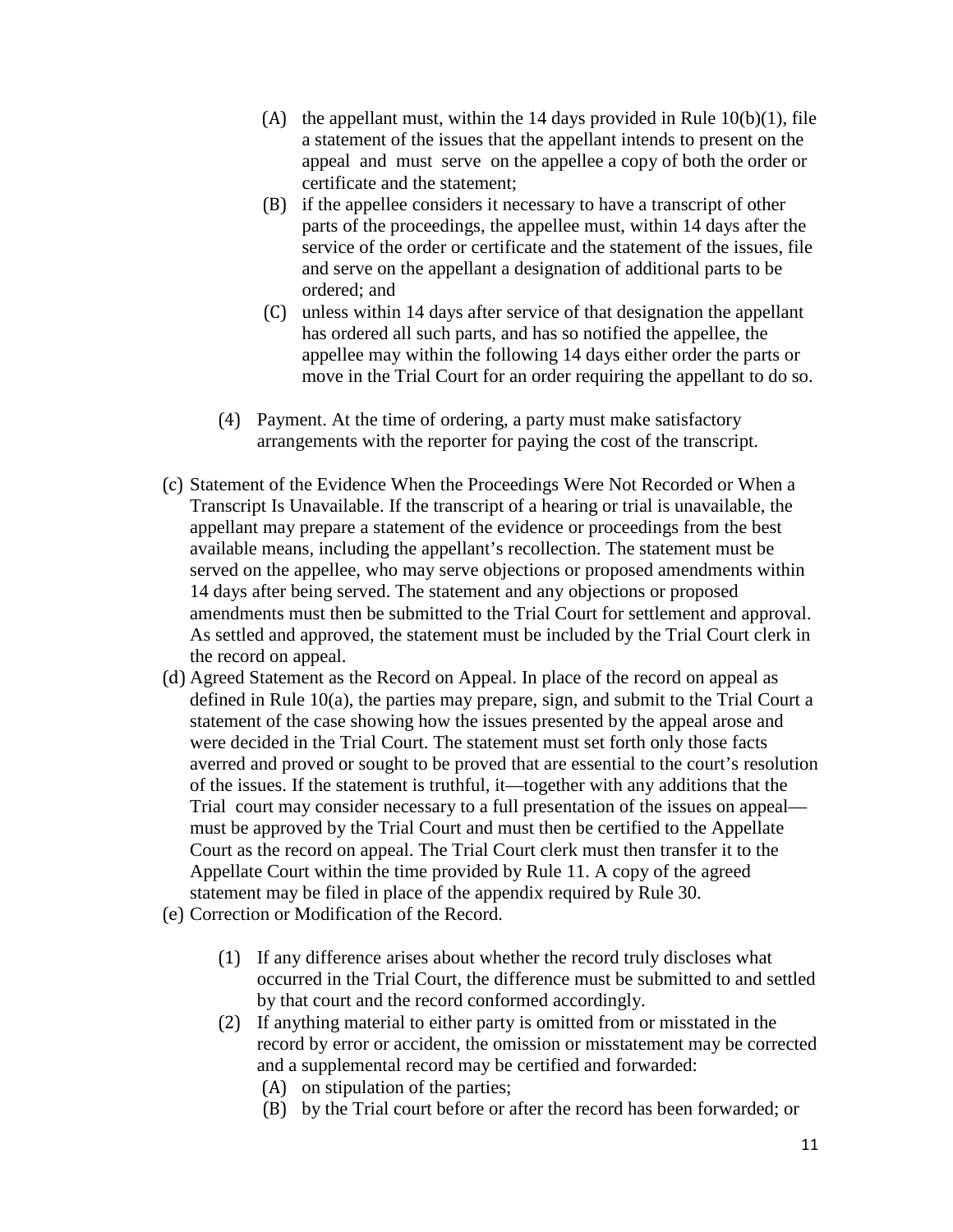- (C) by the Appellate Court.
- (3) All other questions as to the form and content of the record must be presented to the Appellate Court.

# <span id="page-11-0"></span>**Rule 11. Forwarding the Record**

- (a) Appellant's Duty. An appellant filing a notice of appeal must comply with Rule 10(b) and must do whatever else is necessary to enable the clerk to assemble and forward the record. If there are multiple appeals from a judgment or order, the clerk must forward a single record.
- (b) Duties of Reporter and Trial Court Clerk.
	- (1) Reporter's Duty to Prepare and File a Transcript. The reporter must prepare and file a transcript as follows:
		- (A) Upon receiving an order for a transcript, the reporter must enter at the foot of the order the date of its receipt and the expected completion date and send a copy, so endorsed, to the Trial Court clerk.
		- (B) If the transcript cannot be completed within 30 days of the reporter's receipt of the order, the reporter may request the Trial Court clerk to grant additional time to complete it. The clerk must note on the docket the action taken and notify the parties.
		- (C) When a transcript is complete, the reporter must file it with the Trial Court clerk and notify the Appellate Court of the filing.
		- (D) If the reporter fails to file the transcript on time, the Appellate Court clerk must notify the Trial Court judge and do whatever else the Appellate Court directs.
	- (2) Trial Court Clerk's Duty to Forward. When the record is complete, the Trial Court clerk must number the documents constituting the record and send them promptly to the Appellate Court clerk together with a list of the documents correspondingly numbered and reasonably identified.
- (c) Retaining the Record Temporarily in the Trial Court for Use in Preparing the Appeal. The parties may stipulate, or the Trial Court on motion may order, that the Trial Court clerk retain the record temporarily for the parties to use in preparing the papers on appeal. In that event the Trial Court clerk must certify to the Appellate Court clerk that the record on appeal is complete. Upon receipt of the appellee's brief, or earlier if the court orders or the parties agree, the appellant must request the Trial Court clerk to forward the record.

# (d) [Reserved]

(e) Retaining the Record by Court Order.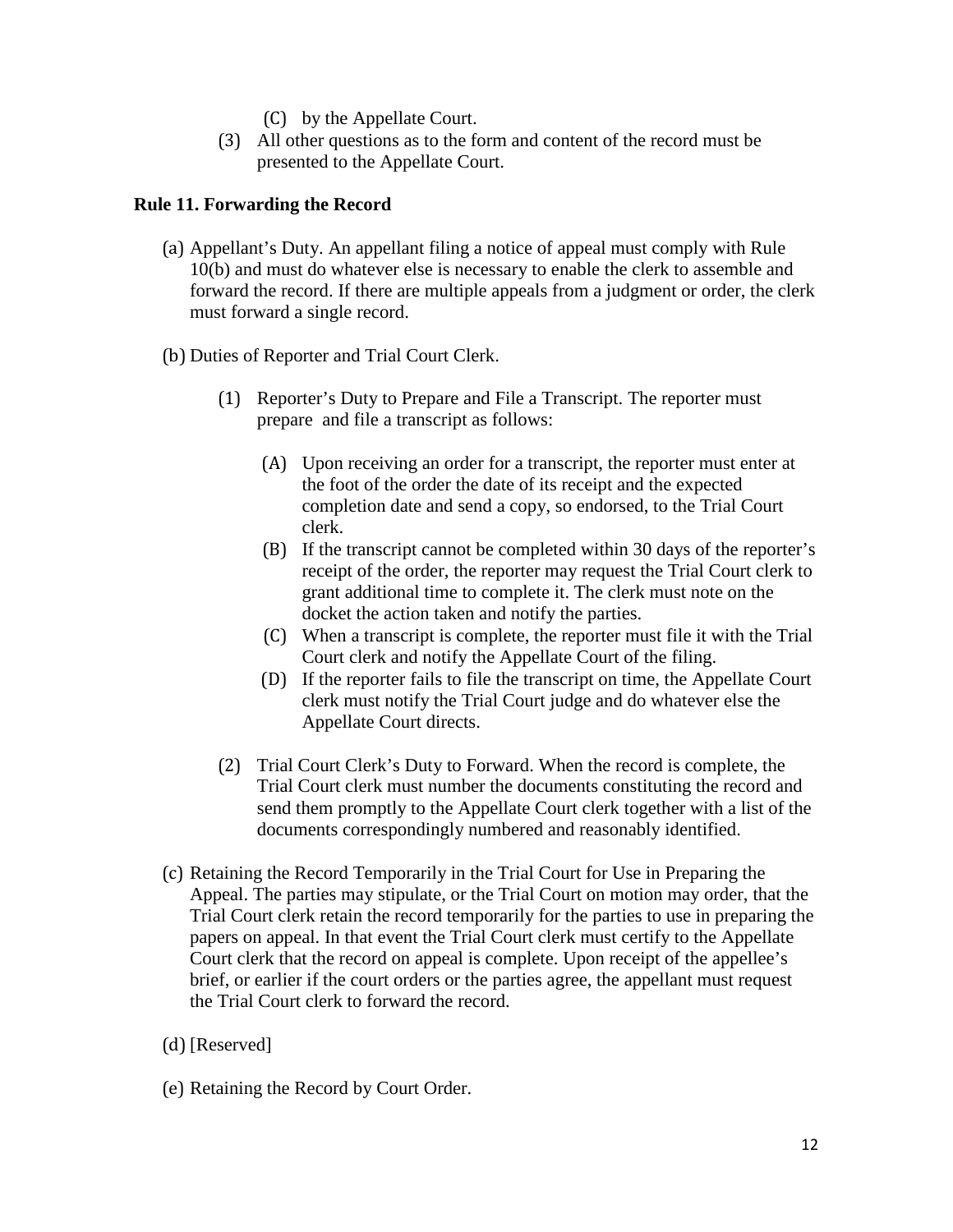- (1) The Appellate Court may, by order or local rule, provide that a certified copy of the docket entries be forwarded instead of the entire record. But a party may at any time during the appeal request that designated parts of the record be forwarded.
- (2) The Trial Court may order the record or some part of it retained if the court needs it while the appeal is pending, subject, however, to call by the Appellate Court.
- (3) If part or all of the record is ordered retained, the Trial Court clerk must send to the Appellate Court a copy of the order and the docket entries together with the parts of the original record allowed by the Trial Court and copies of any parts of the record designated by the parties.
- (f) Retaining Parts of the Record in the Trial Court by Stipulation of the Parties. The parties may agree by written stipulation filed in the Trial Court that designated parts of the record be retained in the Trial Court subject to call by the Appellate Court or request by a party. The parts of the record so designated remain a part of the record on appeal.
- (g) Record for a Preliminary Motion in the Appellate Court. If, before the record is forwarded, a party makes any of the following motions in the Appellate Court:
	- for dismissal:
	- for release:
	- for a stay pending appeal;
	- for additional security on the bond on appeal or on a supersedeas bond; or
	- for any other intermediate order

The Trial Court clerk must send the Appellate Court any parts of the record designated by any party.

## <span id="page-12-0"></span>**Rule 12. Docketing the Appeal; Filing a Representation Statement; Filing the Record**

- (a) Docketing the Appeal. Upon receiving the copy of the notice of appeal and the docket entries from the Trial Court clerk under Rule 3(d), the Appellate Court clerk must docket the appeal under the title of the Trial-court action and must identify the appellant, adding the appellant's name if necessary.
- (b) Filing a Representation Statement. Unless the Appellate Court designates another time, the attorney who filed the notice of appeal must, within 14 days after filing the notice, file a statement with the Appellant Court clerk naming the parties that the attorney represents on appeal.
- (c) Filing the Record, Partial Record, or Certificate. Upon receiving the record, partial record, or Trial Court clerk's certificate as provided in Rule 11, the Appellate Court clerk must file it and immediately notify all parties of the filing date.

# <span id="page-12-1"></span>**Rule 12.1. Remand After an Indicative Ruling by the Trial Court on a Motion for Relief That Is Barred by a Pending Appeal**

(a) Notice to the Appellate Court. If a timely motion is made in the Trial Court for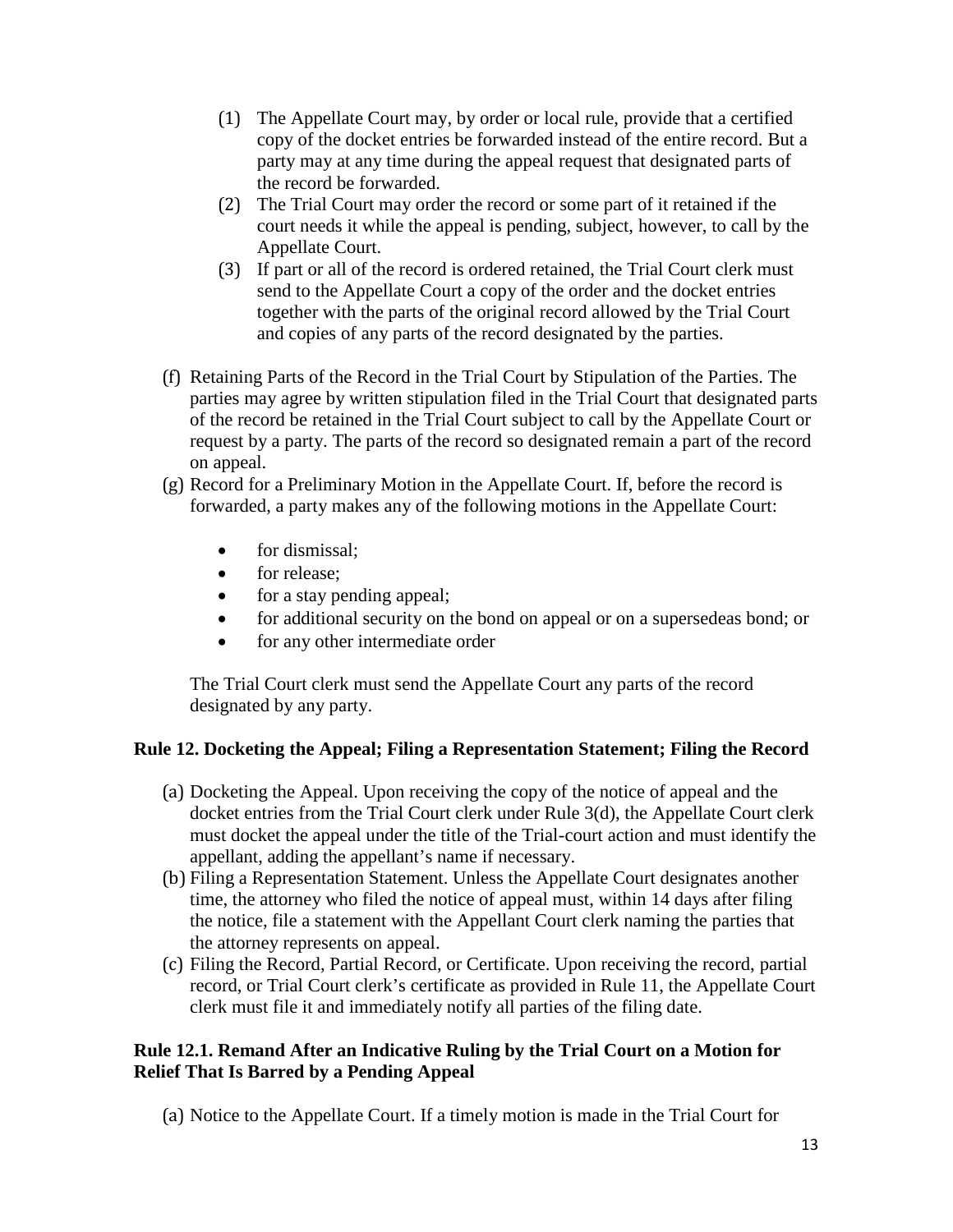relief that it lacks authority to grant because of an appeal that has been docketed and is pending, the movant must promptly notify the Appellate Court clerk if the Trial Court states either that it would grant the motion or that the motion raises a substantial issue.

(b) Remand After an Indicative Ruling. If the Trial Court states that it would grant the motion or that the motion raises a substantial issue, the Appellate Court may remand for further proceedings but retains jurisdiction unless it expressly dismisses the appeal. If the Appellate Court remands but retains jurisdiction, the parties must promptly notify the Appellate Court clerk when the Trial Court has decided the motion on remand.

## **TITLE V. EXTRAORDINARY WRITS**

#### <span id="page-13-1"></span><span id="page-13-0"></span>**Rule 21. Writs of Mandamus and Prohibition, and Other Extraordinary Writs**

- (a) Mandamus or Prohibition to a Court: Petition, Filing, Service, and Docketing.
	- (1) A party petitioning for a writ of mandamus or prohibition directed to a court must file a petition with the Appellate Court clerk with proof of service on all parties to the proceeding in the trial court. The party must also provide a copy to the trial-court judge. All parties to the proceeding in the trial court other than the petitioner are respondents for all purposes.
	- (2) (A)The petition must be titled ''In re [name of petitioner].''
		- (B) The petition must state:
			- (i) the relief sought;
			- (ii) the issues presented;
			- (iii) the facts necessary to understand the issue presented by the petition; and
			- (iv) the reasons why the writ should issue.
		- (C) The petition must include a copy of any order or opinion or parts of the record that may be essential to understand the matters set forth in the petition.
	- (3) Upon receiving the prescribed docket fee, the clerk must docket the petition and submit it to the court.
- (b) Denial; Order Directing Answer; Briefs; Precedence.
	- (1) The court may deny the petition without an answer. Otherwise, it must order the respondent, if any, to answer within a fixed time.
	- (2) The clerk must serve the order to respond on all persons directed to respond.
	- (3) Two or more respondents may answer jointly.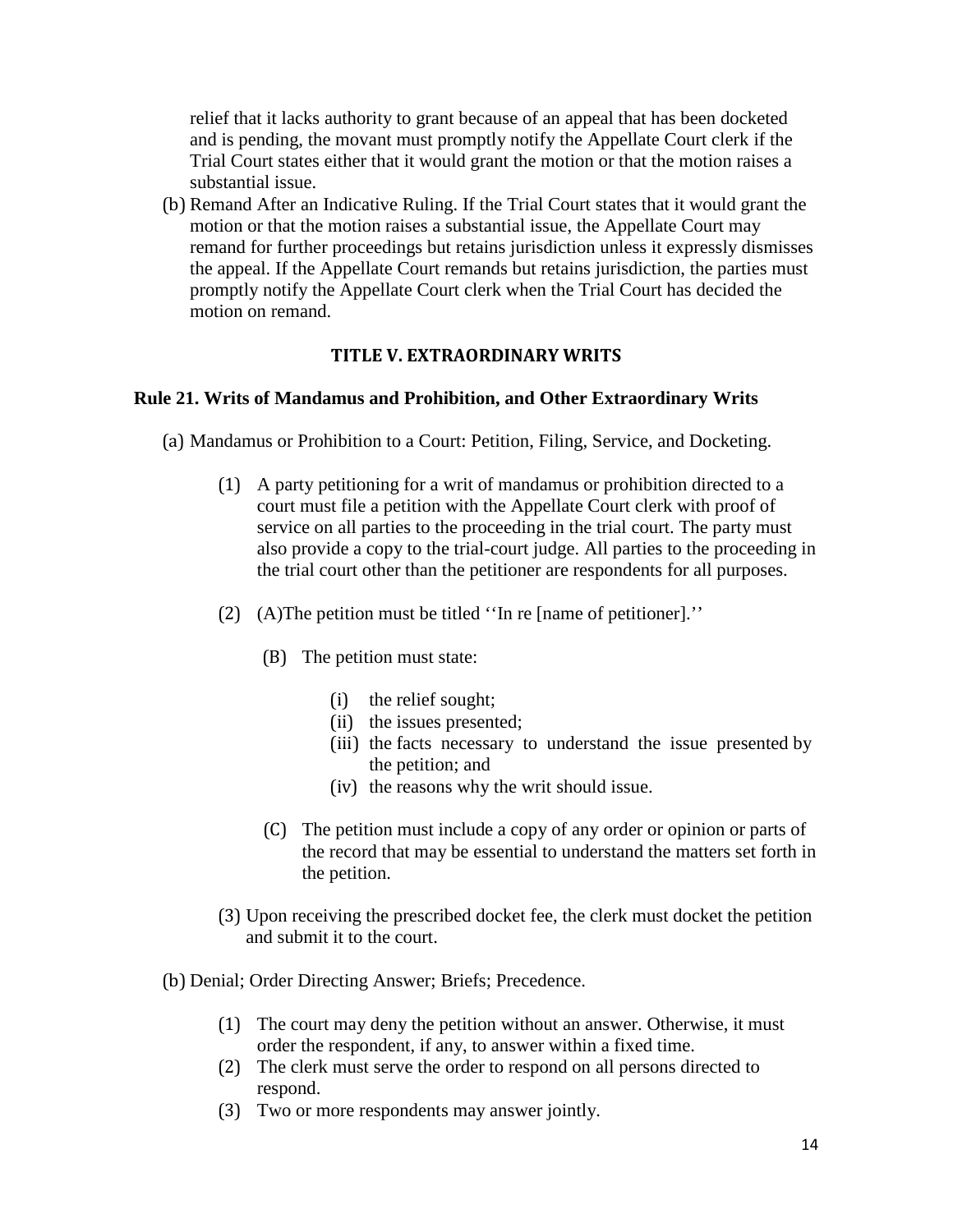- (4) The Appellate Court may invite or order the trial-court judge to address the petition or may invite an amicus curiae to do so. The trial-court judge may request permission to address the petition but may not do so unless invited or ordered to do so by the Appellate Court.
- (5) If briefing or oral argument is required, the clerk must advise the parties, and when appropriate, the trial-court judge or amicus curiae.
- (6) The proceeding must be given preference over ordinary civil cases.
- (7) The Appellate Court clerk must send a copy of the final disposition to the trial-court judge.
- (c) Other Extraordinary Writs. An application for an extraordinary writ other than one provided for in Rule 21(a) must be made by filing a petition with the Appellate Court clerk with proof of service on the respondents. Proceedings on the application must conform, so far as is practicable, to the procedures prescribed in Rule  $21(a)$  and  $(b)$ .
- (d) Form of Papers; Number of Copies. All papers must conform to Rule 32(c)(2). Except by the court's permission, a paper must not exceed 30 pages, exclusive of the disclosure statement, the proof of service, and the accompanying documents required by Rule  $21(a)(2)(C)$ . An original and 3 copies must be filed unless the court requires the filing of a different number by local rule or by order in a particular case.

# **TITLE VI. HABEAS CORPUS; PROCEEDINGS IN FORMA PAUPERIS**

## <span id="page-14-1"></span><span id="page-14-0"></span>**Rule 22. Reserved**

## <span id="page-14-2"></span>**Rule 24. Proceeding in Forma Pauperis**

- (a) Leave to Proceed in Forma Pauperis.
	- (1) Motion in the Trial Court. Except as stated in Rule  $24(a)(3)$ , a party to a Trial-court action who desires to appeal in forma pauperis must file a motion in the Trial Court. The party must attach an affidavit that:
		- (A) shows in the detail the party's inability to pay or to give security for fees and costs;
		- (B) claims an entitlement to redress; and
		- (C) states the issues that the party intends to present on appeal.
	- (2) Action on the Motion. If the Trial Court grants the motion, the party may proceed on appeal without prepaying or giving security for fees and costs, unless a statute provides otherwise. If the Trial Court denies the motion, it must state its reasons in writing.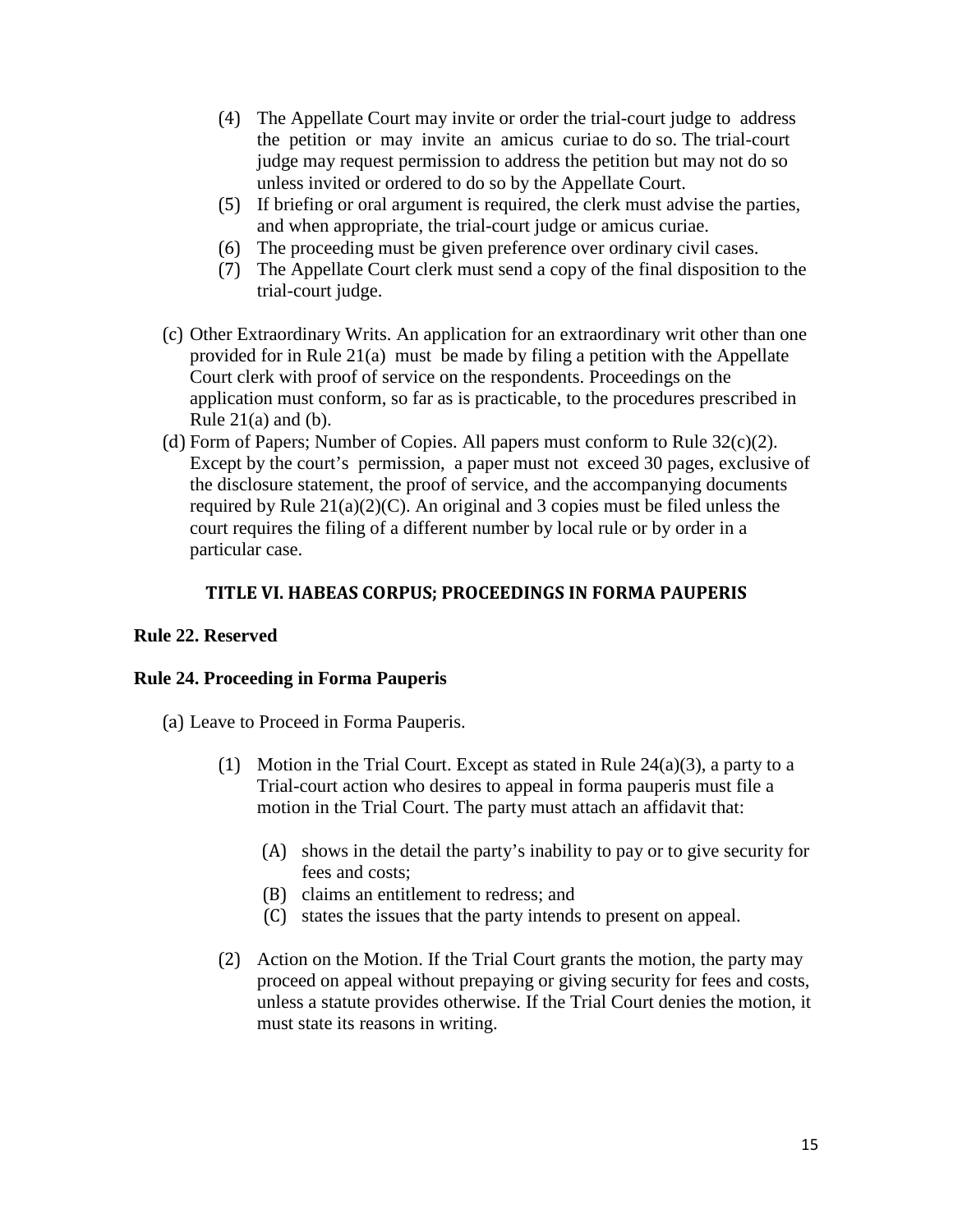- (3) Prior Approval. A party who was permitted to proceed informa pauperis in the Trial-Court action, or who was determined to be financially unable to obtain an adequate defense in a criminal case, may proceed on appeal in forma pauperis without further authorization, unless:
	- (A) the Trial Court—before or after the notice of appeal is filed certifies that the appeal is not taken in good faith or finds that the party is not otherwise entitled to proceed in forma pauperis and states in writing its reasons for the certification or finding; or
	- (B) a Tribal Code provides otherwise.
- (4) Notice of Trial Court's Denial. The Trial Court clerk must immediately notify the parties and the Appellate Court when the Trial Court does any of the following:
	- (A) denies a motion to proceed on appeal in forma pauperis;
	- (B) certifies that the appeal is not taken in good faith; or
	- (C) finds that the party is not otherwise entitled to proceed in forma pauperis.
- (5) Motion in the Appellate Court. A party may file a motion to proceed on appeal in forma pauperis in the Appellate Court within 30 days after service of the notice prescribed in Rule  $24(a)(4)$ . The motion must include a copy of the affidavit filed in the Trial Court and the Trial Court's statement of reasons for its action. If no affidavit was filed in the Trial Court, the party must include the affidavit prescribed by Rule 24(a)(1).
- (b) Leave to Use Original Record. A party allowed to proceed on appeal in forma pauperis may request that the appeal be heard on the original record without reproducing any part.

#### **TITLE VII. GENERAL PROVISIONS**

# <span id="page-15-1"></span><span id="page-15-0"></span>**Rule 25. Filing and Service**

- (a) Filing.
	- (1) Filing with the Clerk. A paper required or permitted to be filed in the Appellate Court must be filed with the clerk.
	- (2) Filing: Method and Timeliness.
		- (A) In general. Filing may be accomplished by mail addressed to the clerk, but filing is not timely unless the clerk receives the papers within the time fixed for filing.
		- (B) A brief or appendix. A brief or appendix is timely filed, however, if on or before the last day for filing, it is:
			- (i) mailed to the clerk by First-Class Mail, or other class of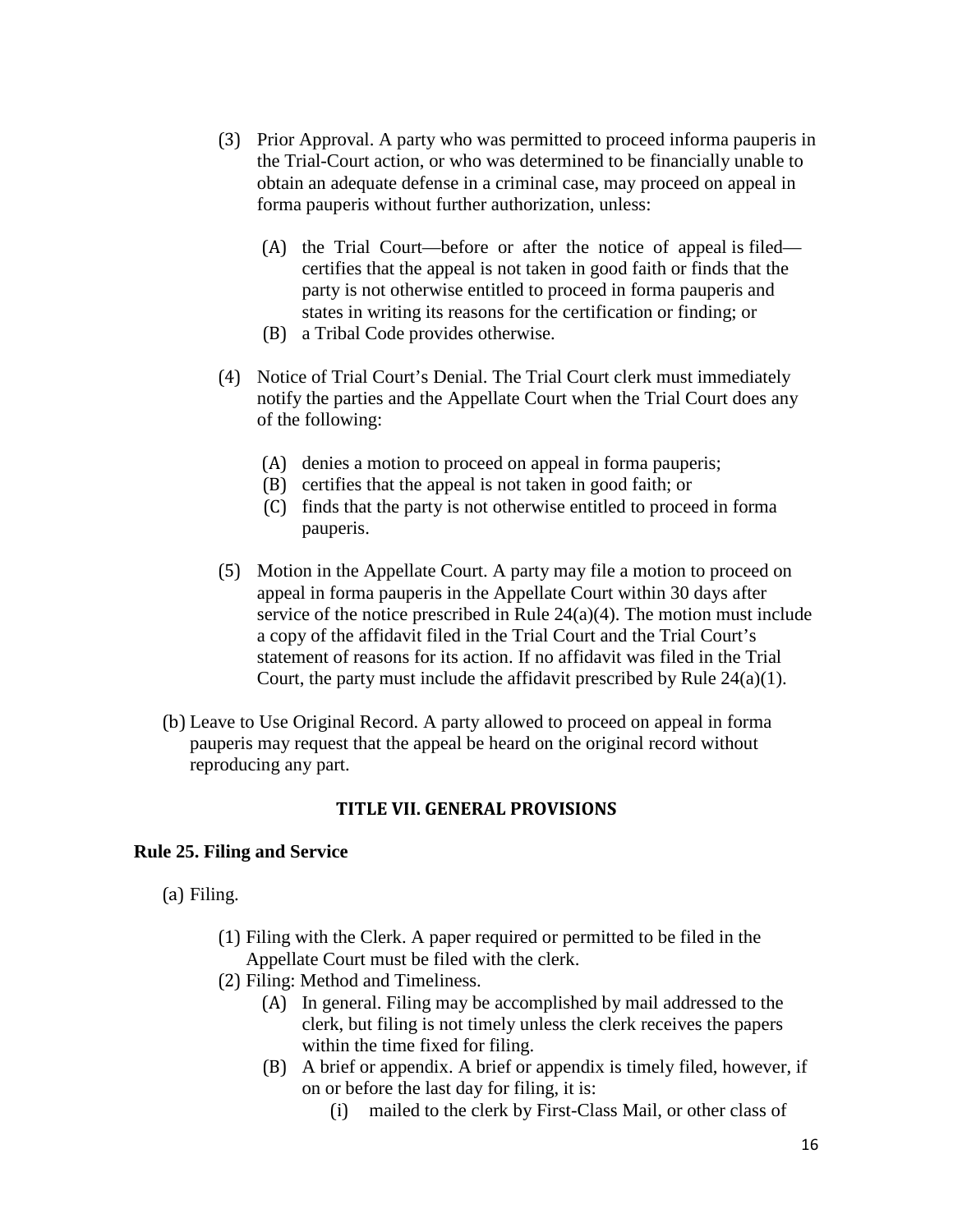mail that is at least as expeditious, postage prepaid; or

- (ii) dispatched to a third-party commercial carrier for delivery to the clerk within 3 days.
- (C) Inmate filing. A paper filed by an inmate confined in an institution is timely if deposited in the institution's internal mailing system on or before the last day for filing. If an institution has a system designed for legal mail, the inmate must use that system to receive the benefit of this rule. Timely filing may be shown by a sworn declaration or by a notarized statement, either of which must set forth the date of deposit and state that first-class postage has been prepaid.
- (D) Electronic filing. The Appellate Court may permit or require papers to be filed, signed, or verified by electronic means that are consistent with technical standards, if any, that the Administrative Office of the Courts establishes.
- (3) Filing a Motion with a Judge. If a motion requests relief that may be granted by a single judge, the judge may permit the motion to be filed with the judge; the judge must note the filing date on the motion and give it to the clerk.
- (4) Clerk's Refusal of Documents. The clerk must not refuse to accept for filing any paper presented for that purpose solely because it is not presented in proper form as required by these rules or by any local rule or practice.
- (5) Privacy Protection. Privacy protection is governed by Seminole Tribal Court Rule of Civil Procedure 5.2.
- (b) Service of All Papers Required. Unless a rule requires service by the clerk, a party must, at or before the time of filing a paper, serve a copy on the other parties to the appeal or review. Service on a party represented by counsel must be made on the party's counsel.
- (c) Manner of Service.
	- (1) Service may be any of the following:
		- (A) personal, including delivery to a responsible person at the office of counsel;
		- (B) by mail;
		- (C) by third-party commercial carrier for delivery within 3 days; or
		- (D) by electronic means, if the party being served consents in writing.
	- (2) If authorized by local rule, a party may use the court's transmission equipment to make electronic service under Rule 25(c) (1) (D).
	- (3) When reasonable considering such factors as the immediacy of the relief sought, distance, and cost, service on a party must be by a manner at least as expeditious as the manner used to file the paper with the court.
	- (4) Service by mail or by commercial carrier is complete on mailing or delivery to the carrier. Service by electronic means is complete on transmission,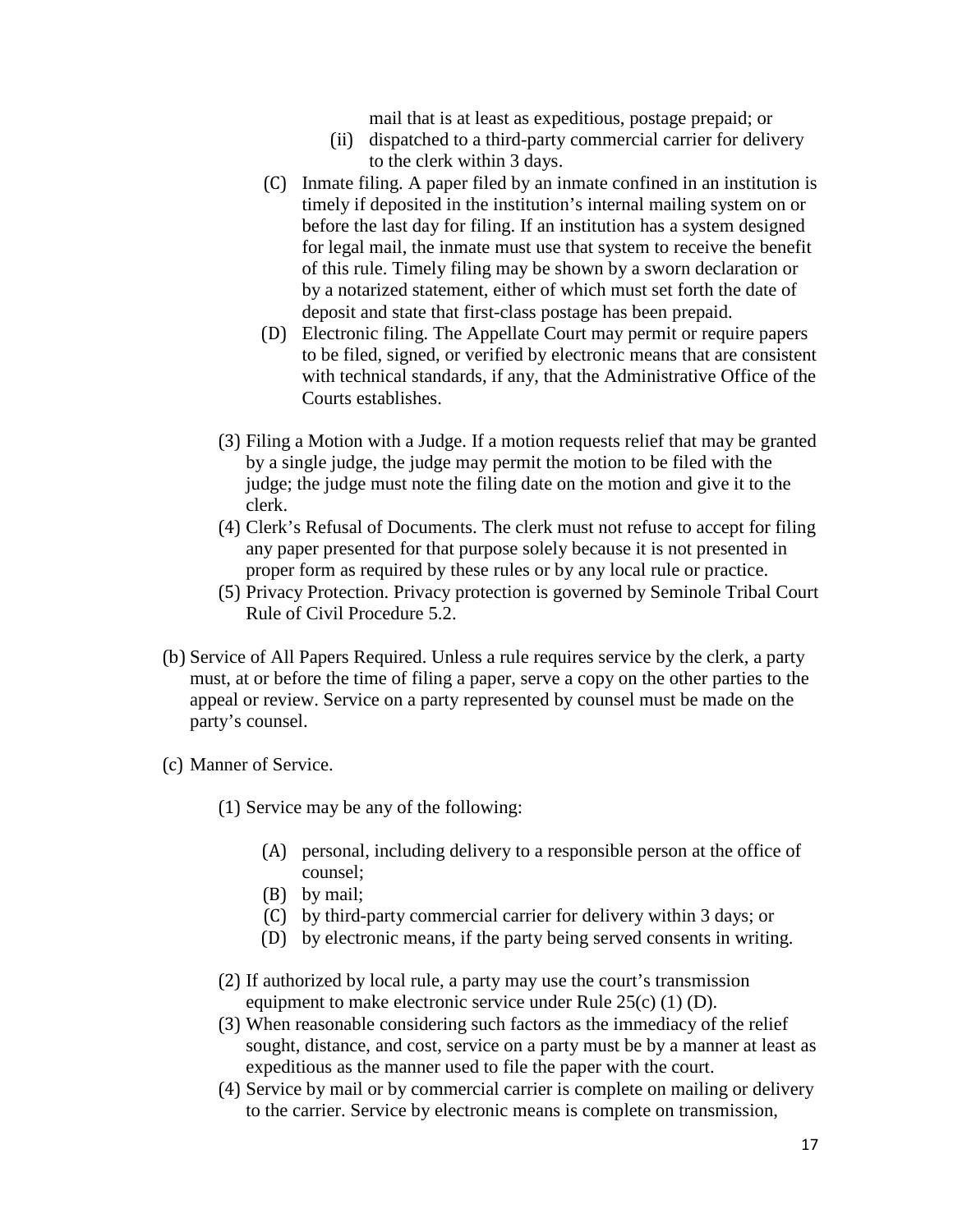unless the party making service is notified that the paper was not received by the party served.

- (d) Proof of Service.
	- (1) A paper presented for filing must contain either of the following:
		- (A) an acknowledgment of service by the person served; or
		- (B) proof of service consisting of a statement by the person who made service certifying:
			- (i) the date and manner of service;
			- (ii) the names of the persons served; and
			- (iii) their mail or electronic addresses, facsimile numbers, or the addresses of the places of delivery, as appropriate for the manner of service.
	- (2) When a brief or appendix is filed by mailing or dispatch in accordance with Rule  $25(a)(2)(B)$ , the proof of service must also state the date and manner by which the document was mailed or dispatched to the clerk.
	- (3) Proof of service may appear on or be affixed to the papers filed.
- (e) Number of Copies. When these rules require the filing or furnishing of a number of copies, the court may require a different number by order in a particular case.

#### <span id="page-17-0"></span>**Rule 26. Computing and Extending Time**

- (a) Computing Time. The following rules apply in computing any time period specified in these rules, in any local rule or court order, or in any statute that does not specify a method of computing time.
	- (1) Period Stated in Days or a Longer Unit. When the period is stated in days or a longer unit of time:
		- (A) exclude the day of the event that triggers the period;
		- (B) count every day, including intermediate Saturdays, Sundays, and legal holidays; and
		- (C) include the last day of the period, but if the last day is a Saturday, Sunday, or legal holiday, the period continues to run until the end of the next day that is not a Saturday, Sunday, or legal holiday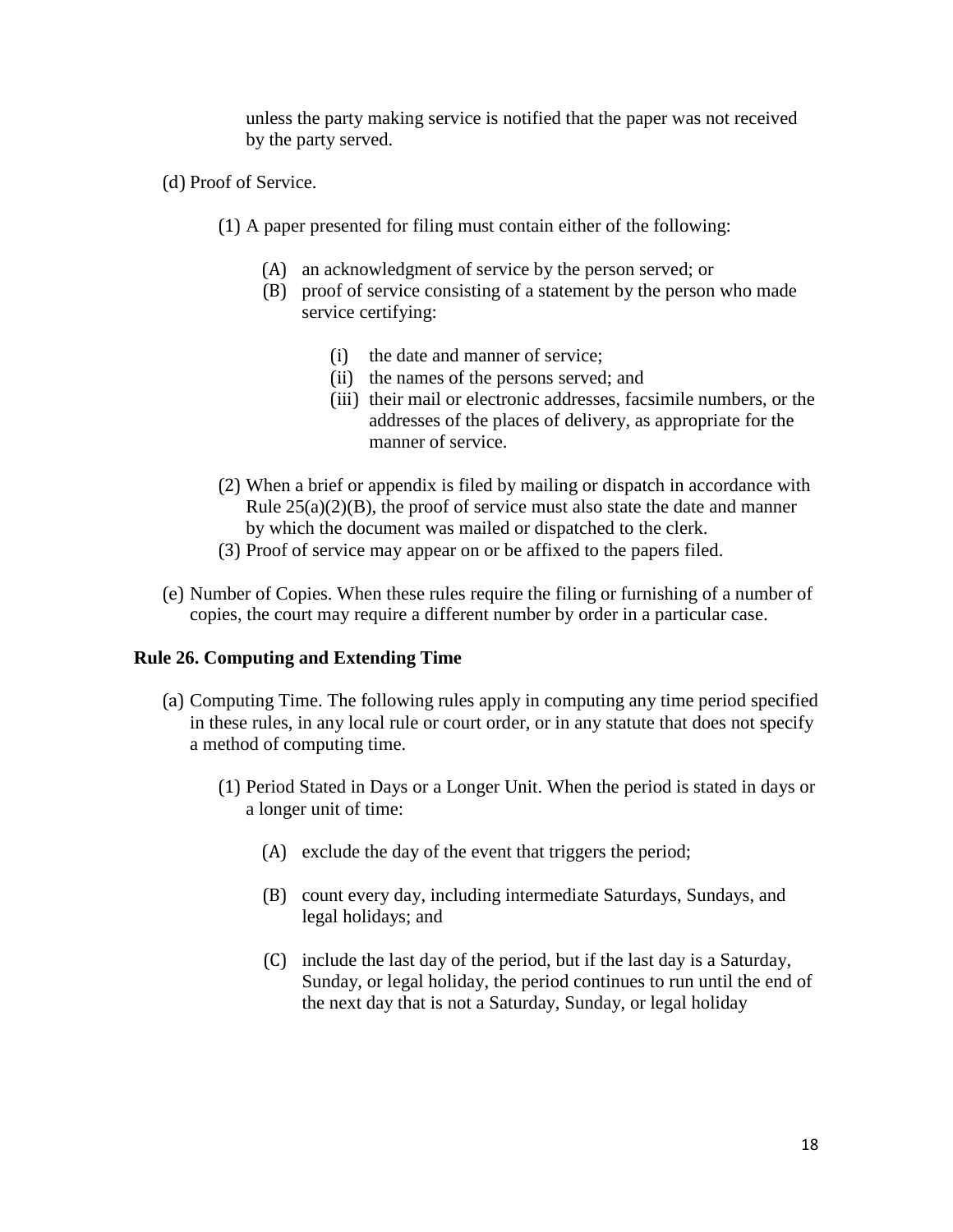- (2) Period Stated in Hours. When the period is stated in hours:
	- (A) begin counting immediately on the occurrence of the event that triggers the period;
	- (B) count every hour, including hours during intermediate Saturdays, Sundays, and legal holidays; and
	- (C) if the period would end on a Saturday, Sunday, or legal holiday, the period continues to run until the same time on the next day that is not a Saturday, Sunday, or legal holiday.
- (3) Inaccessibility of the Clerk's Office. Unless the court orders otherwise, if the clerk's office is inaccessible:
	- (A) on the last day for filing under Rule  $26(a)(1)$ , then the time for filing is extended to the first accessible day that is not a Saturday, Sunday, or legal holiday; or
	- (B) during the last hour for filing under Rule  $26(a)(2)$ , then the time for filing is extended to the same time on the first accessible day that is not a Saturday, Sunday, or legal holiday.
- (4) ''Last Day'' Defined. Unless a different time is set by a Code, local rule, or court order, the last day ends:
	- (A) for electronic filing in the Trial Court, at midnight Eastern Standard Time;
	- (B) for electronic filing in the Appellate Court, at midnight Eastern Standard Time;
	- (C) for filing under Rules  $4(c)(1)$ ,  $25(a)(2)(B)$ , and  $25(a)(2)(C)$  and filing by mail under Rule 13(b)—at the latest time for the method chosen for delivery to the post office, third-party commercial carrier, or prison mailing system; and
	- (D) for filing by other means, when the clerk's office is scheduled to close.
- (5) ''Next Day'' Defined. The ''next day'' is determined by continuing to count forward when the period is measured after an event and backward when measured before an event.
- (6) ''Legal Holiday'' Defined. ''Legal holiday'' means:
	- (A) the day set aside by the Seminole Tribe of Florida Tribal Council for observing New Year's Day, Martin Luther King Jr.'s Birthday, President's Day, Memorial Day, Independence Day, Labor Day, Indian Day, Veterans' Day, Thanksgiving Day, or Christmas Day;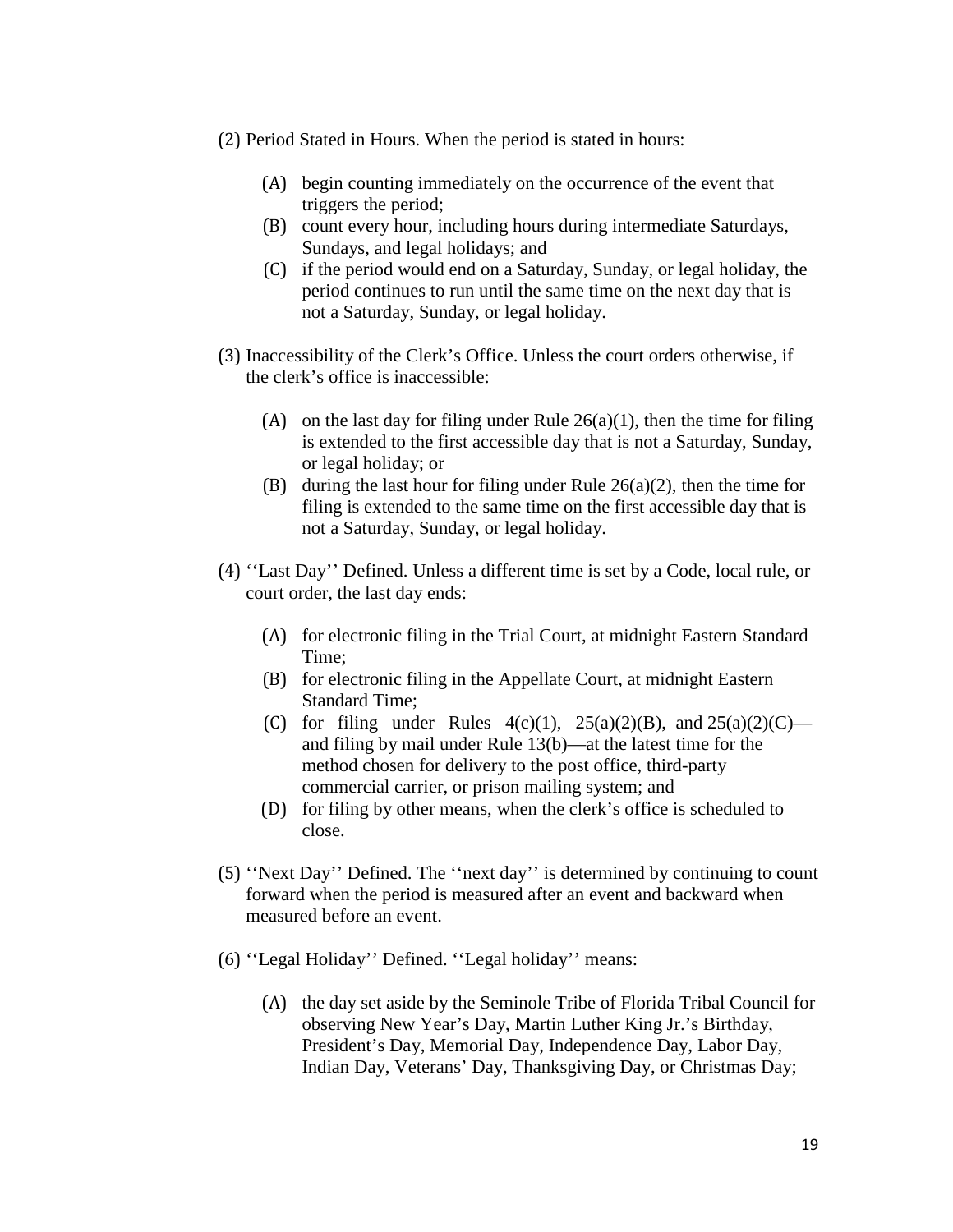- (B) any day declared a holiday by the Tribal Council of the Seminole Tribe of Florida; and
- (b) Extending Time. For good cause, the court may extend the time prescribed by these rules or by its order to perform any act, or may permit an act to be done after that time expires. But the court may not extend the time to file for:
	- (1) a notice of appeal (except as authorized in Rule 4) or a petition for permission to appeal; or
	- (2) a notice of appeal from or a petition to enjoin, set aside, suspend, modify, enforce, or otherwise review an order of a Tribal administrative agency, board, commission, or officer of the Seminole Tribe of Florida, unless specifically authorized by Code.
- (c) Additional Time after Service. When a party may or must act within a specified time after service, 3 days are added after the period would otherwise expire under Rule 26(a), unless the paper is delivered on the date of service stated in the proof of service. For purposes of this Rule 26(c), a paper that is served electronically is not treated as delivered on the date of service stated in the proof of service.

#### <span id="page-19-0"></span>**Rule 26.1. Corporate Disclosure Statement**

- (a) Who Must File. Any nongovernmental corporate party to a proceeding in the Appellate Court must file a statement that identifies any parent corporation and any publicly held corporation that owns 10% or more of its stock or states that there is no such corporation.
- (b) Time for Filing; Supplemental Filing. A party must file the Rule 26.1(a) statement with the principal brief or upon filing a motion, response, petition, or answer in the Appellate Court, whichever occurs first, unless a local rule requires earlier filing. Even if the statement has already been filed, the party's principal brief must include the statement before the table of contents. A party must supplement its statement whenever the information that must be disclosed under Rule 26.1(a) changes.
- (c) Number of Copies. If the Rule 26.1(a) statement is filed before the principal brief, or if a supplemental statement is filed, the party must file an original and 3 copies unless the court requires a different number by order in a particular case.

#### <span id="page-19-1"></span>**Rule 27. Motions**

- (a) In General.
	- (1) Application for Relief. An application for an order or other relief is made by motion unless these rules prescribe another form. A motion must be in writing unless the court permits otherwise.
	- (2) Contents of a Motion.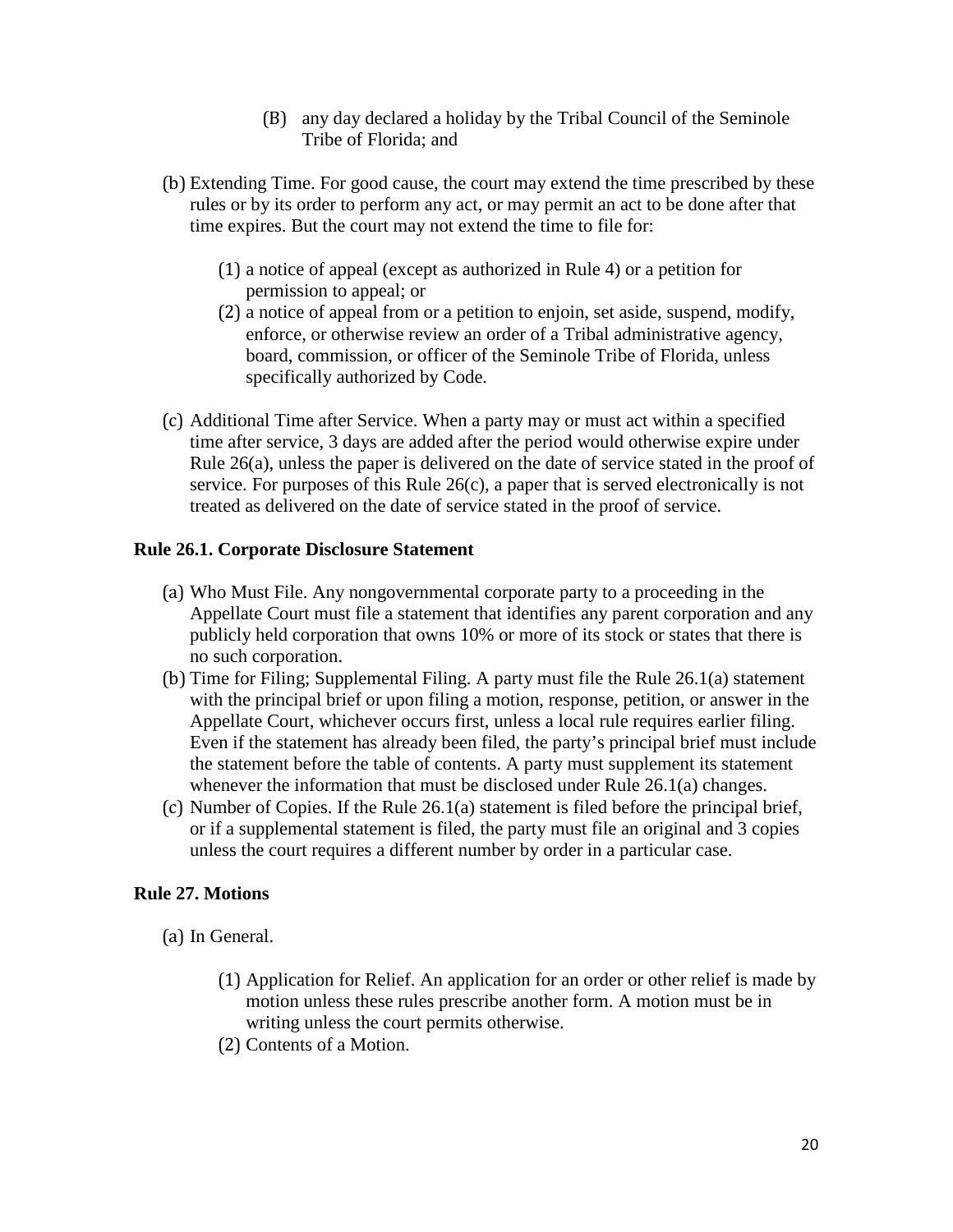- (A) Grounds and relief sought. A motion must state with particularity the grounds for the motion, the relief sought, and the legal argument necessary to support it.
- (B) Accompanying documents.
	- (i) Any affidavit or other paper necessary to support a motion must be served and filed with the motion.
	- (ii) An affidavit must contain only factual information, not legal argument.
	- (iii) A motion seeking substantive relief must include a copy of the trial court's opinion or agency's decision as a separate exhibit.
- (C) Documents barred or not required.
	- (i) A separate brief supporting or responding to a motion must not be filed.
	- (ii) A notice of motion is not required.
	- (iii) A proposed order is not required.

# (3) Response.

- (A) Time to file. Any party may file a response to a motion; Rule 27(a) (2) governs its contents. The response must be filed within 10 days after service of the motion unless the court shortens or extends the time. A motion authorized by Rules 8, 9, 18, or 41 may be granted before the 10 day period runs only if the court gives reasonable notice to the parties that it intends to act sooner.
- (B) Request for affirmative relief. A response may include a motion for affirmative relief. The time to respond to the new motion, and to reply to that response, are governed by Rule  $27(a)(3)(A)$  and  $(a)(4)$ . The title of the response must alert the court to the request for relief.
- (4) Reply to Response. Any reply to a response must be filed within 7 days after service of the response. A reply must not present matters that do not relate to the response.
- (b) Disposition of a Motion for a Procedural Order. The court may act on a motion for a procedural order—including a motion under Rule 26(b)—at any time without awaiting a response, and may, by rule or by order in a particular case, authorize its clerk to act on specified types of procedural motions. A party adversely affected by the court's, or the clerk's, action may file a motion to reconsider, vacate, or modify that action. Timely opposition filed after the motion is granted in whole or in part does not constitute a request to reconsider, vacate, or modify the disposition; a motion requesting that relief must be filed.
- (c) Power of a Single Judge to Entertain a Motion. A Trial Court judge may act alone on any motion, but may not dismiss or otherwise determine an appeal or other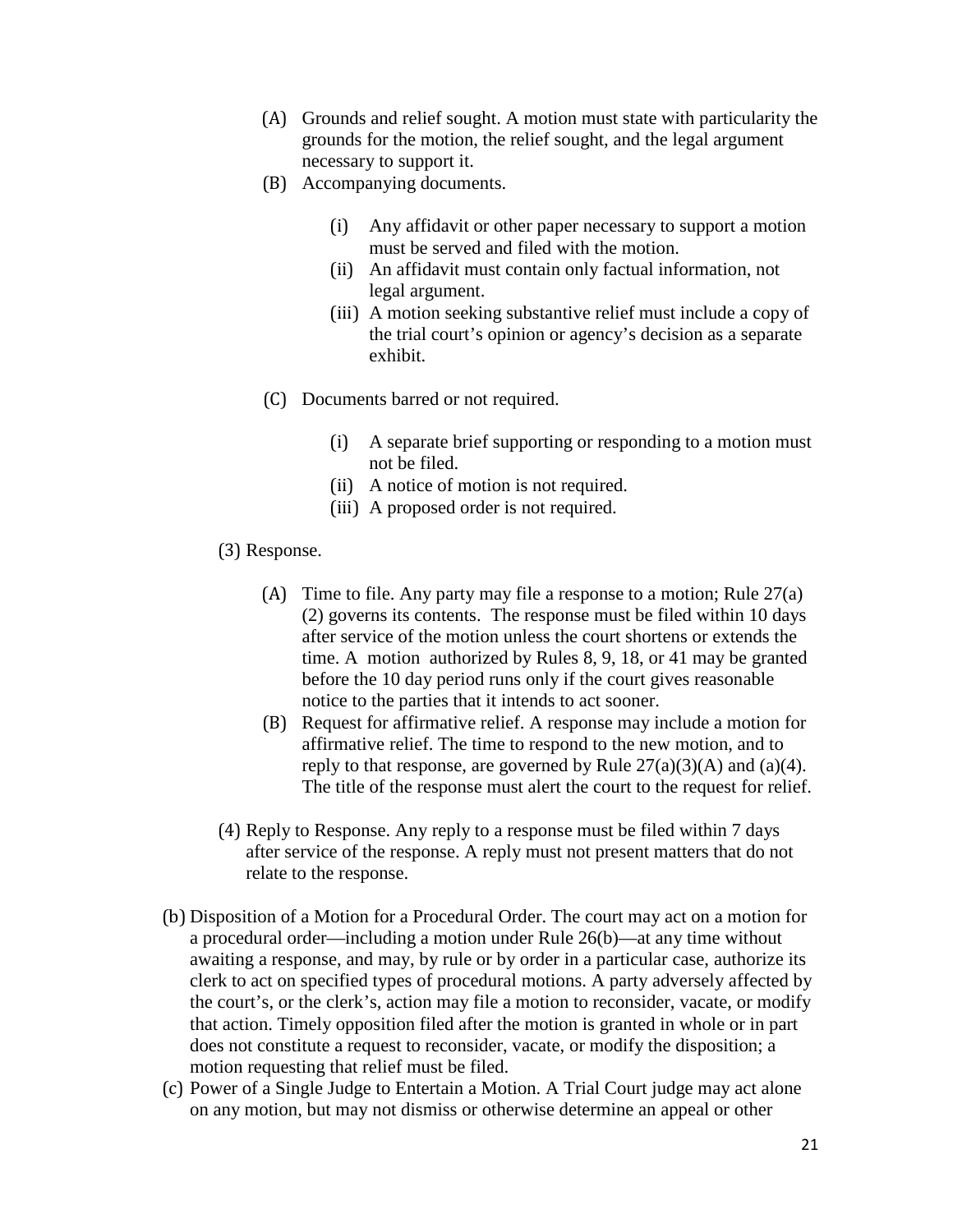proceeding. The Appellate Court may provide by rule or by order in a particular case that only the court may act on any motion or class of motions. The court may review the action of a single judge.

(d) Form of Papers; Page Limits; and Number of Copies.

(1) Format.

- (A) Reproduction. A motion, response, or reply may be reproduced by any process that yields a clear black image on light paper. The paper must be opaque and unglazed. Only one side of the paper may be used.
- (B) Cover. A cover is not required, but there must be a caption that includes the case number, the name of the court, the title of the case, and a brief descriptive title indicating the purpose of the motion and identifying the party or parties for whom it is filed. If a cover is used, it must be white.
- (C) Binding. The document must be bound in any manner that is secure, does not obscure the text, and permits the document to lie reasonably flat when open
- (D) Paper size, line spacing, and margins. The document must be on 8 ½ by 11 inch paper. The text must be double-spaced, but quotations more than two lines long may be indented and single-spaced. Headings and footnotes may be single-spaced. Margins must be at least one inch on all four sides. Page numbers may be placed in the margins, but no text may appear there.
- (E) Typeface and type styles. The document must comply with the typeface requirements of Rule 32(a)(5) and the type-style requirements of Rule 32(a)(6).
- (e) Page Limits. A motion or a response to a motion must not exceed 20 pages, exclusive of the corporate disclosure statement and accompanying documents authorized by Rule  $27(a)(2)(B)$ , unless the court permits or directs otherwise. A reply to a response must not exceed 10 pages.
- (f) Number of Copies. An original and 3 copies must be filed unless the court requires a different number by order in a particular case.
- (g) Oral Argument. A motion will be decided without oral argument unless the court orders otherwise.

# <span id="page-21-0"></span>**Rule 28. Briefs**

- (a) Appellant's Brief. The appellant's brief must contain, under appropriate headings and in the order indicated:
	- (1) a corporate disclosure statement if required by Rule 26.1;
	- (2) a table of contents, with page references;
	- (3) a table of authorities—cases (alphabetically arranged), statutes, and other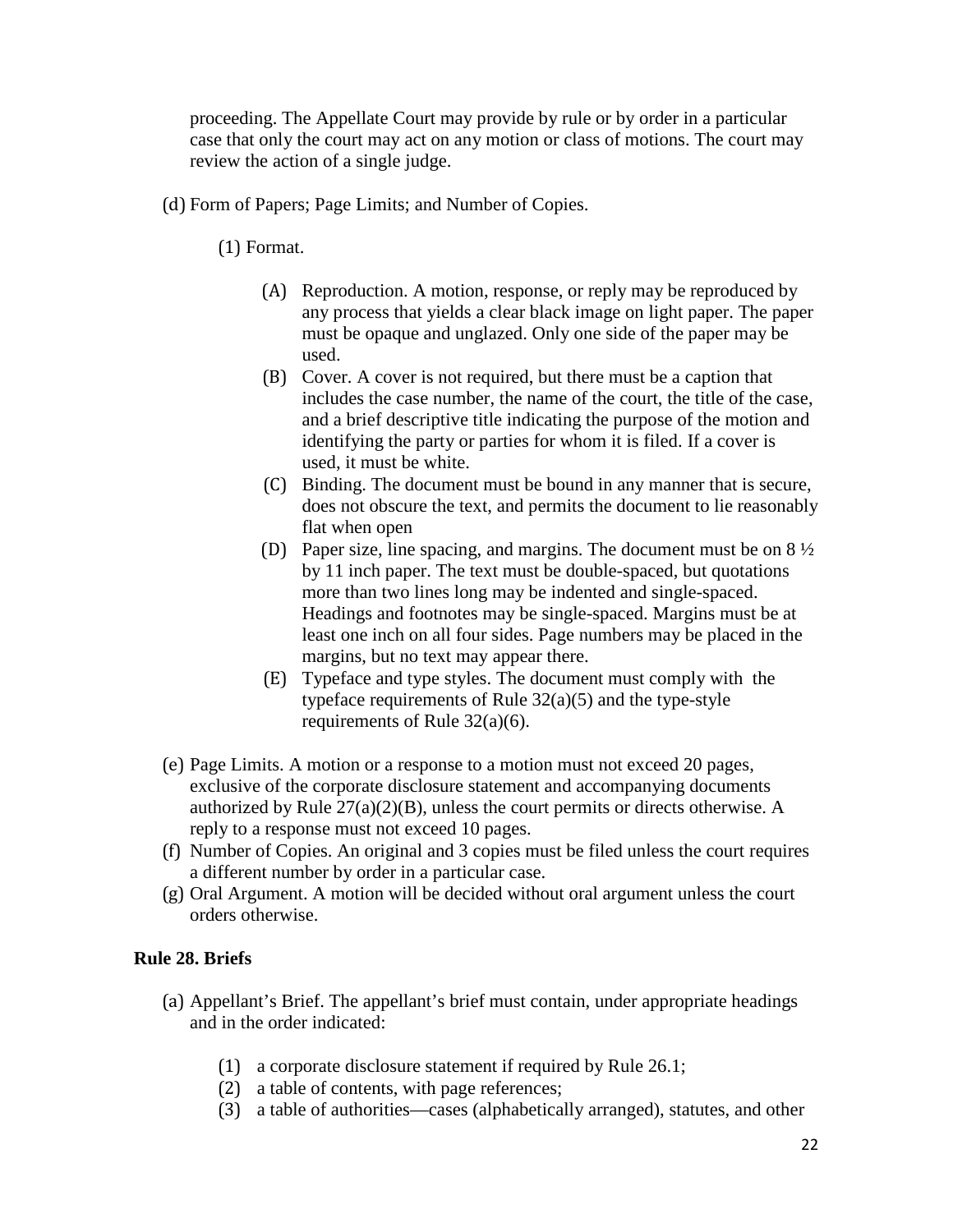authorities—with references to the pages of the brief where they are cited;

- (4) a jurisdictional statement, including:
	- (A) the basis for the Trial Court's or agency's subject matter jurisdiction, with citations to applicable statutory provisions and stating relevant facts establishing jurisdiction;
	- (B) the basis for the Appellate Court' jurisdiction, with citations to applicable statutory provisions and stating relevant facts establishing jurisdiction;
	- (C) the filing dates establishing the timeliness of the appeal or petition for review; and
	- (D) an assertion that the appeal is from a final order or judgment that disposes of all parties' claims, or information establishing the Appellate Court' jurisdiction on some other basis;
- (5) a statement of the issues presented for review;
- (6) a concise statement of the case setting out the facts relevant to the issues submitted for review, describing the relevant procedural history, and identifying the rulings presented for review, with appropriate references to the record (see Rule 28(e));
- (7) a summary of the argument, which must contain a succinct, clear, and accurate statement of the arguments made in the body of the brief, and which must not merely repeat the argument headings;
- (8) the argument, which must contain:
	- (A) appellant's contentions and the reasons for them, with citations to the authorities and parts of the record on which the appellant relies; and
	- (B) for each issue, a concise statement of the applicable standard of review (which may appear in the discussion of the issue or under a separate heading placed before the discussion of the issues);
- (9) a short conclusion stating the precise relief sought; and
- (10) the certificate of compliance, if required by Rule 32(a) (7).
- (b) Appellee's Brief. The appellee's brief must conform to the requirements of Rule  $28(a)(1)$ –(8) and (10), except that none of the following need appear unless the appellee is dissatisfied with the appellant's statement:
	- (1) the jurisdictional statement;
	- (2) the statement of the issues;
	- (3) the statement of the case; and
	- (4) the statement of the standard of review.
- (c) Reply Brief. The appellant may file a brief in reply to the appellee's brief. Unless the court permits, no further briefs may be filed. A reply brief must contain a table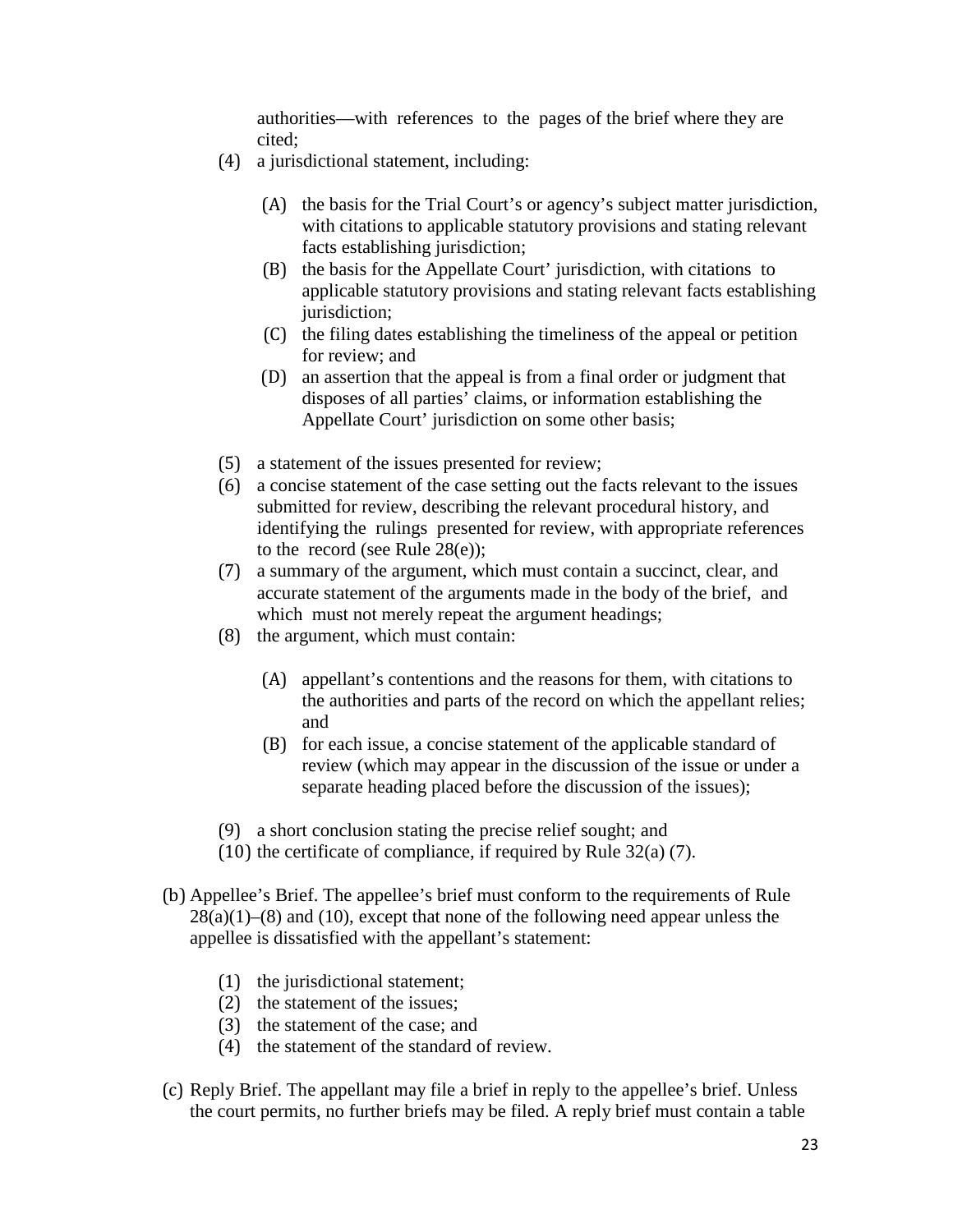of contents, with page references, and a table of authorities—cases (alphabetically arranged), statutes, and other authorities—with references to the pages of the reply brief where they are cited.

- (d) References to Parties. In briefs and at oral argument, counsel should minimize use of the terms ''appellant'' and ''appellee.'' To make briefs clear, counsel should use the parties' actual names or the designations used in the lower court or agency proceeding, or such descriptive terms as ''the employee,'' ''the injured person,'' ''the taxpayer,'' ''the ship,'' ''the stevedore.''
- (e) References to the Record. References to the parts of the record contained in the appendix filed with the appellant's brief must be to the pages of the appendix. If the appendix is prepared after the briefs are filed, a party referring to the record must follow one of the methods detailed in Rule 30(c). If the original record is used under Rule 30(f) and is not consecutively paginated, or if the brief refers to an unreproduced part of the record, any reference must be to the page of the original document. For example:
	- Answer p. 7;
	- Motion for Judgment p. 2;
	- Transcript p. 231.

Only clear abbreviations may be used. A party referring to evidence whose admissibility is in controversy must cite the pages of the appendix or of the transcript at which the evidence was identified, offered, and received or rejected.

- (f) Reproduction of Statutes, Rules, Regulations, etc. If the court's determination of the issues presented requires the study of statutes, rules, regulations, etc., the relevant parts must be set out in the brief or in an addendum at the end, or may be supplied to the court in pamphlet form.
- (g) [Reserved]
- (h) [Reserved]
- (i) Briefs in a Case Involving Multiple Appellants or Appellees. In a case involving more than one appellant or appellee, including consolidated cases, any number of appellants or appellees may join in a brief, and any party may adopt by reference a part of another's brief. Parties may also join in reply briefs.
- (j) Citation of Supplemental Authorities. If pertinent and significant authorities come to a party's attention after the party's brief has been filed—or after oral argument but before decision—a party may promptly advise the Trial Court clerk by letter, with a copy to all other parties, setting forth the citations. The letter must state the reasons for the supplemental citations, referring either to the page of the brief or to a point argued orally. The body of the letter must not exceed 350 words. Any response must be made promptly and must be similarly limited.

#### <span id="page-23-0"></span>**Rule 28.1. Cross-Appeals**

(a) Applicability. This rule applies to a case in which a cross-appeal is filed. Rules  $28(a)$ –(c),  $31(a)(1)$ ,  $32(a)(2)$ , and  $32(a)(7(A)$ –(B) do not apply to such a case, except as otherwise provided in this rule.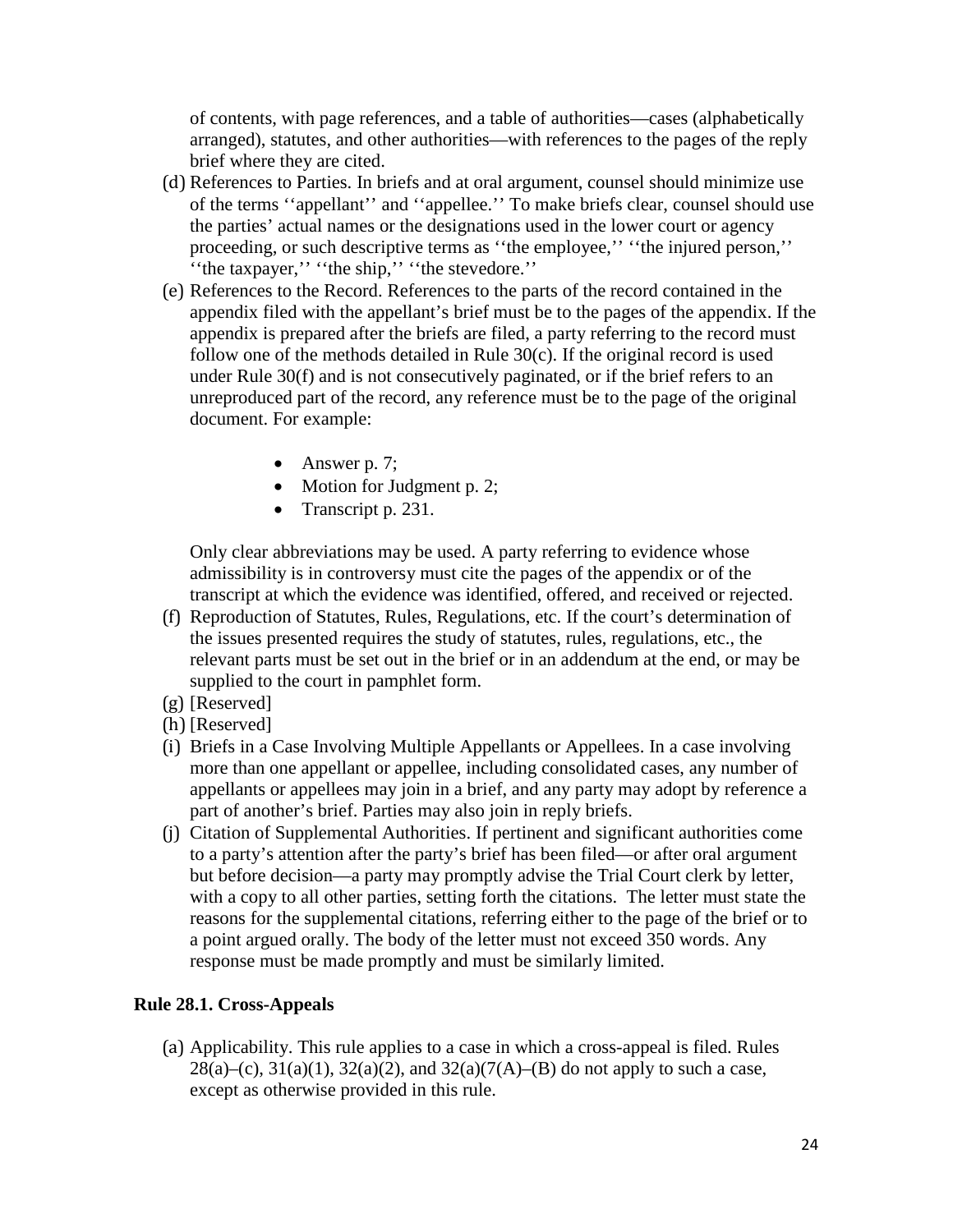- (b) Designation of Appellant. The party who files a notice of appeal first is the appellant for the purposes of this rule and Rules 30 and 34. If notices are filed on the same day, the plaintiff in the proceeding below is the appellant. These designations may be modified by the parties' agreement or by court order.
- (c) Briefs. In a case involving a cross-appeal:
	- (1) Appellant's Principal Brief. The appellant must file a principal brief in the appeal. That brief must comply with Rule 28(a).
	- (2) Appellee's Principal and Response Brief. The appellee must file a principal brief in the cross-appeal and must, in the same brief, respond to the principal brief in the appeal. That appellee's brief must comply with Rule 28(a), except that the brief need not include a statement of the case unless the appellee is dissatisfied with the appellant's statement.
	- (3) Appellant's Response and Reply Brief. The appellant must file a brief that responds to the principal brief in the cross-appeal and may, in the same brief, reply to the response in the appeal. That brief must comply with Rule  $28(a)(2)$ –(8) and (10), except that none of the following need appear unless the appellant is dissatisfied with the appellee's statement in the cross- appeal:
		- (A) the jurisdictional statement;
		- (B) the statement of the issues;
		- (C) the statement of the case; and
		- (D) the statement of the standard of review.
	- (4) Appellee's Reply Brief. The appellee may file a brief in reply to the response in the cross-appeal. That brief must comply with Rule 28(a)(2)– (3) and (10) and must be limited to the issues presented by the crossappeal.
	- (5) No Further Briefs. Unless the court permits, no further briefs may be filed in a case involving a cross-appeal.
- (d) Cover. Except for filings by unrepresented parties, the cover of the appellant's principal brief must be blue; the appellee's principal and response brief, red; the appellant's response and reply brief, yellow; the appellee's reply brief, gray; and intervenor's or amicus curiae's brief, green; and any supplemental brief, tan. The front cover of a brief must contain the information required by Rule 32(a)(2).
- (e) Length.
	- (1) Page Limitation. Unless it complies with Rule 28.1(e)(2) and (3), the appellant's principal brief must not exceed 30 pages; the appellee's principal and response brief, 35 pages; the appellant's response and reply brief, 30 pages; and the appellee's reply brief, 15 pages.
	- (2) Type-Volume Limitation.
		- (A) The appellant's principal brief or the appellant's response and reply brief is acceptable if: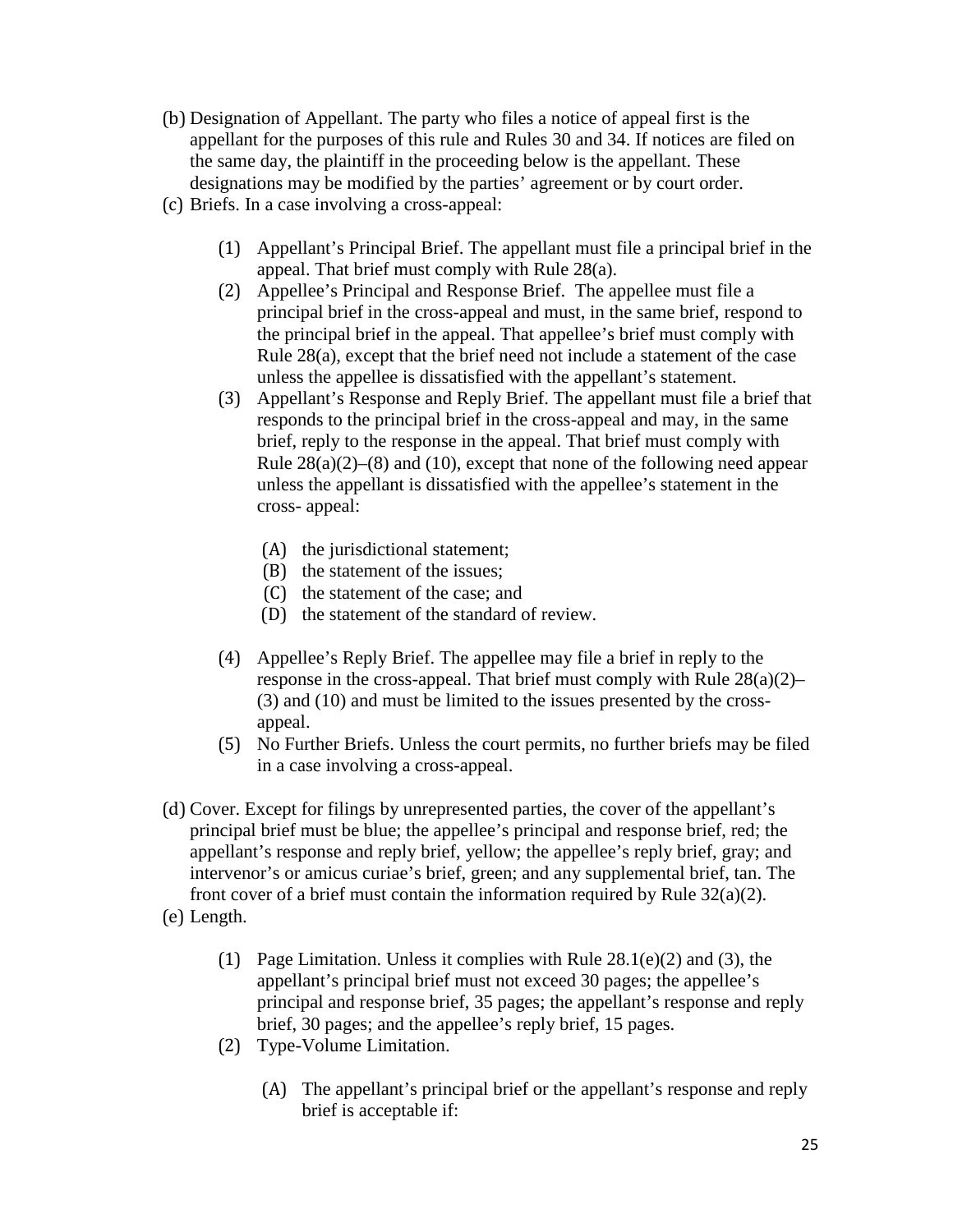- (i) it contains no more than 14,000 words; or
- (ii) it uses a monospaced face and contains no more than 1,300 lines of text.
- (B) The appellee's principal and response brief is acceptable if:
	- (i) it contains no more than 16,500 words; or
	- (ii) it uses a monospaced face and contains no more than 1,500 lines of text.
- (C) The appellee's reply brief is acceptable if it contains no more than half of the type volume specified in Rule  $28.1(e)(2)(A)$ .
- (3) Certificate of Compliance. A brief submitted under Rule 28.1(e)(2) must comply with Rule  $32(a)(7)(C)$ .
- (f) Time to Serve and File a Brief. Briefs must be served and filed as follows:
	- (1) the appellant's principal brief, within 40 days after the record is filed;
	- (2) the appellee's principal and response brief, within 30 days after the appellant's principal brief is served;
	- (3) the appellant's response and reply brief, within 30 days after the appellee's principal and response brief is served; and
	- (4) the appellee's reply brief, within 14 days after the appellant's response and reply brief is served, but at least 7 days before argument unless the court, for good cause, allows a later filing.

## <span id="page-25-0"></span>**Rule 29. Brief of an Amicus Curiae**

- (a) When Permitted. The Seminole Tribe of Florida or its officer, the United States or its officer or agency, or a state may file an amicus curiae brief without the consent of the parties or leave of court. Any other amicus curiae may file a brief only by leave of court or if the brief states that all parties have consented to its filing.
- (b) Motion for Leave to File. The motion must be accompanied by the proposed brief and state:
	- (1) the movant's interest; and
	- (2) the reason why an amicus brief is desirable and why the matters asserted are relevant to the disposition of the case.
- (c) Contents and Form. An amicus brief must comply with Rule 32. In addition to the requirements of Rule 32, the cover must identify the party or parties supported and indicate whether the brief supports affirmance or reversal. An amicus brief need not comply with Rule 28, but must include the following:
	- (1) if the amicus curiae is a corporation, a disclosure statement like that required of parties by Rule 26.1;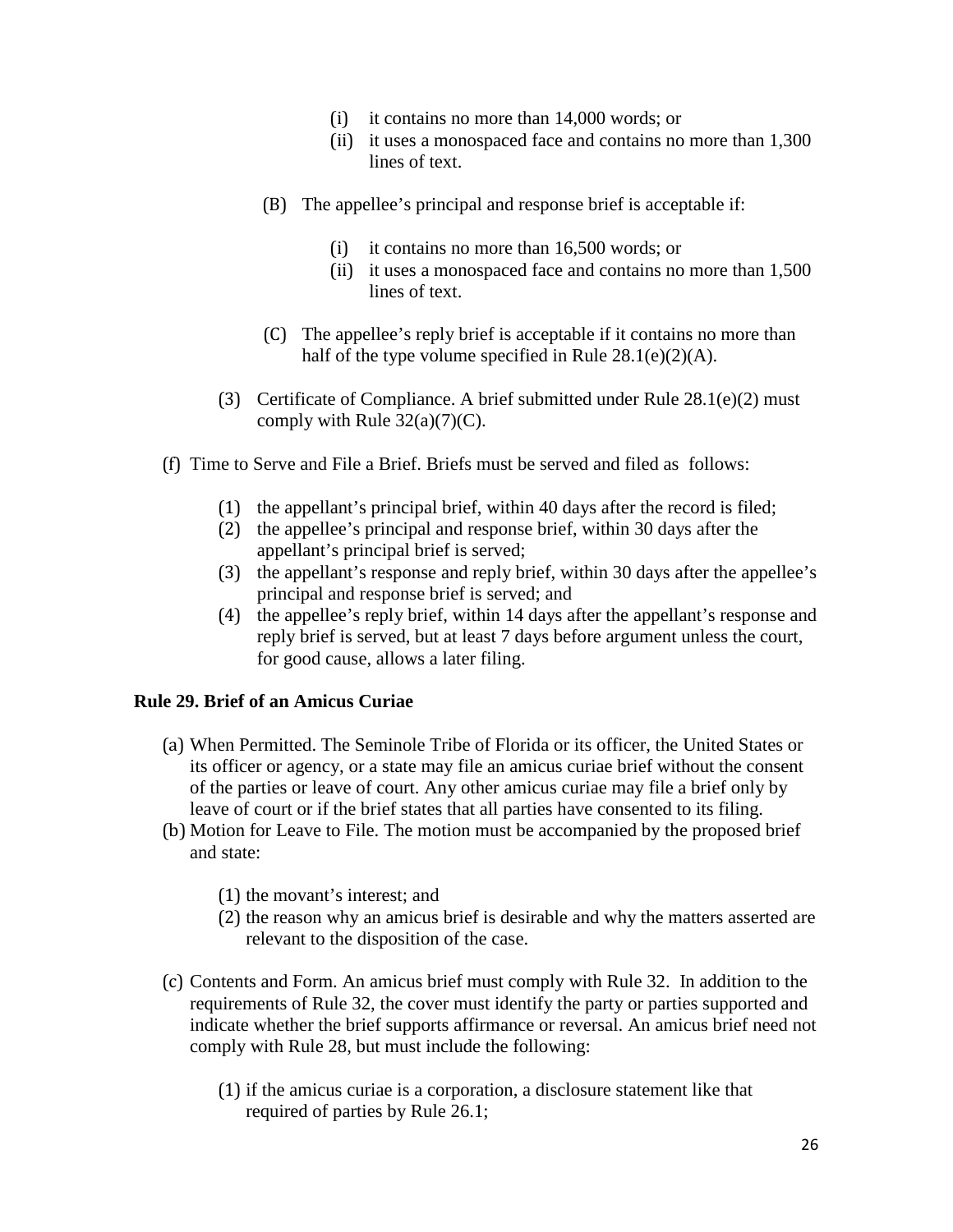- (2) a table of contents, with page references;
- (3) a table of authorities—cases (alphabetically arranged), statutes, and other authorities—with references to the pages of the brief where they are cited;
- (4) a concise statement of the identity of the amicus curiae, its interest in the case, and the source of its authority to file;
- (5) unless the amicus curiae is one listed in the first sentence of Rule 29(a), a statement that indicates whether:
	- (A) a party's counsel authored the brief in whole or in part;
	- (B) a party or a party's counsel contributed money that was intended to fund preparing or submitting the brief; and
	- (C) a person—other than the amicus curiae, its members, or its counsel—contributed money that was intended to fund preparing or submitting the brief and, if so, identifies each such person;
- (6) an argument, which may be preceded by a summary and which need not include a statement of the applicable standard of review; and
- (7) a certificate of compliance, if required by Rule  $32(a)(7)$ .
- (d) Length. Except by the court's permission, an amicus brief may be no more than one-half the maximum length authorized by these rules for a party's principal brief. If the court grants a party permission to file a longer brief, that extension does not affect the length of an amicus brief.
- (e) Time for Filing. An amicus curiae must file its brief, accompanied by a motion for filing when necessary, no later than 7 days after the principal brief of the party being supported is filed. An amicus curiae that does not support either party must file its brief no later than 7 days after the appellant's or petitioner's principal brief is filed. A court may grant leave for later filing, specifying the time within which an opposing party may answer.
- (f) Reply Brief. Except by the court's permission, an amicus curiae may not file a reply brief.
- (g) Oral Argument. An amicus curiae may participate in oral argument only with the court's permission.

## <span id="page-26-0"></span>**Rule 30. Appendix to the Briefs**

- (a) Appellant's Responsibility.
	- (1) Contents of the Appendix. The appellant must prepare and file an appendix to the briefs containing:
		- (A) the relevant docket entries in the proceeding below;
		- (B) the relevant portions of the pleadings, charge, findings, or opinion;
		- (C) the judgment, order, or decision in question; and
		- (D) other parts of the record to which the parties wish to direct the court's attention.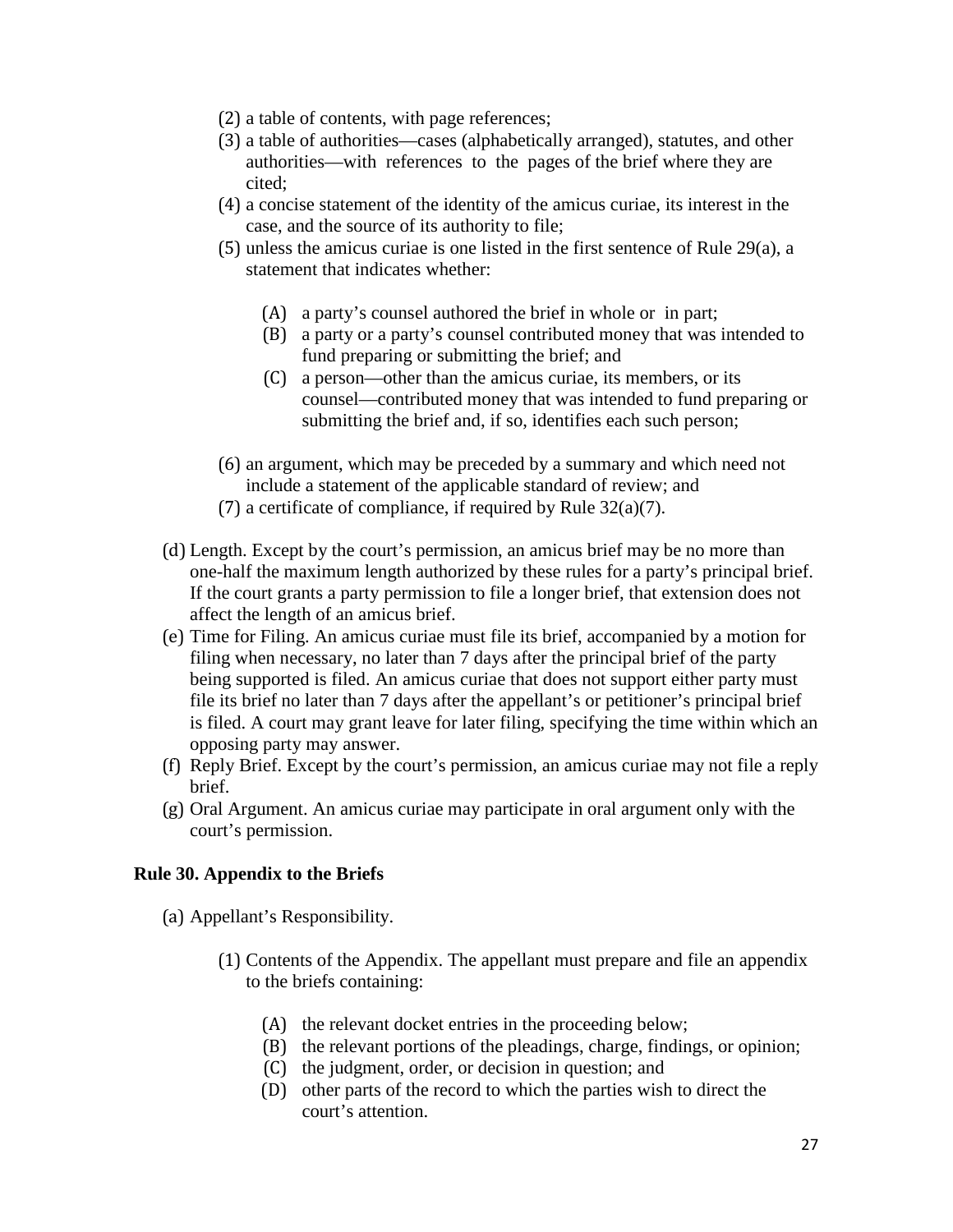- (2) Excluded Material. Memoranda of law in the Trial Court should not be included in the appendix unless they have independent relevance. Parts of the record may be relied on by the court or the parties even though not included in the appendix.
- (3) Time to File; Number of Copies. Unless filing is deferred under Rule 30(c), the appellant must file 10 copies of the appendix with the brief and must serve one copy on counsel for each party separately represented. An unrepresented party proceeding in forma pauperis must file 4 legible copies with the clerk, and one copy must be served on counsel for each separately represented party. The court may by local rule or by order in a particular case require the filing or service of a different number.
- (b) All Parties' Responsibilities.
	- (1) Determining the Contents of the Appendix. The parties are encouraged to agree on the contents of the appendix. In the absence of an agreement, the appellant must, within 14 days after the record is filed, serve on the appellee a designation of the parts of the record the appellant intends to include in the appendix and a statement of the issues the appellant intends to present for review. The appellee may, within 14 days after receiving the designation, serve on the appellant a designation of additional parts to which it wishes to direct the court's attention. The appellant must include the designated parts in the appendix. The parties must not engage in unnecessary designation of parts of the record, because the entire record is available to the court. This paragraph applies also to a cross-appellant and a cross-appellee.
	- (2) Costs of Appendix. Unless the parties agree otherwise, the appellant must pay the cost of the appendix. If the appellant considers parts of the record designated by the appellee to be unnecessary, the appellant may advise the appellee, who must then advance the cost of including those parts. The cost of the appendix is a taxable cost. But if any party causes unnecessary parts of the record to be included in the appendix, the court may impose the cost of those parts on that party.
- (c) Deferred Appendix.
	- (1) Deferral Until After Briefs Are Filed. The court may provide by rule for classes of cases or by order in a particular case that preparation of the appendix may be deferred until after the briefs have been filed and that the appendix may be filed 21 days after the appellee's brief is served. Even though the filing of the appendix may be deferred, Rule 30(b) applies; except that a party must designate the parts of the record it wants included in the appendix when it serves its brief, and need not include a statement of the issues presented.
	- (2) References to the Record.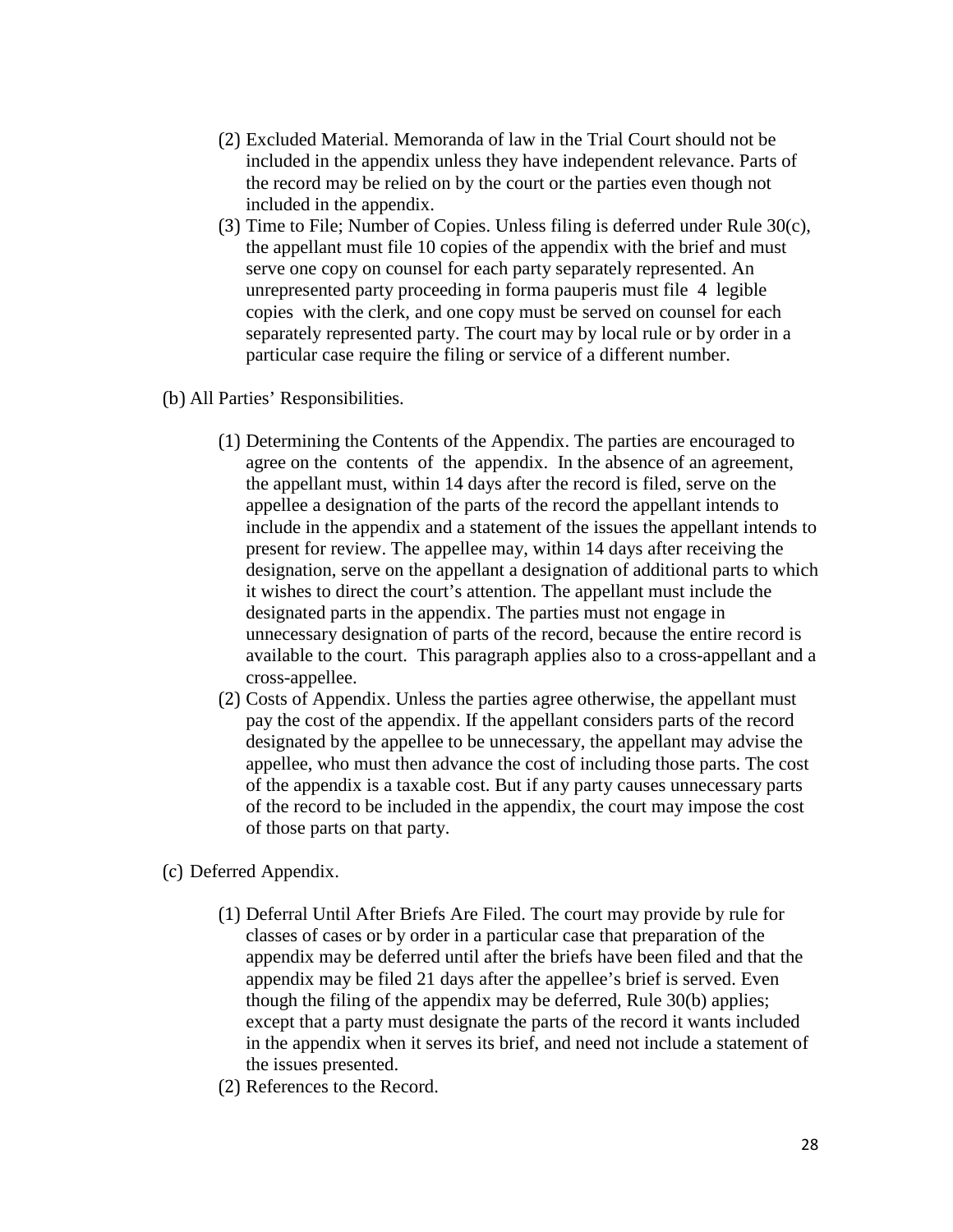- (A) If the deferred appendix is used, the parties may cite in their briefs the pertinent pages of the record. When the appendix is prepared, the record pages cited in the briefs must be indicated by inserting record page numbers, in brackets, at places in the appendix where those pages of the record appear.
- (B) A party who wants to refer directly to pages of the appendix may serve and file copies of the brief within the time required by Rule 31(a), containing appropriate references to pertinent pages of the record. In that event, within 14 days after the appendix is filed, the party must serve and file copies of the brief, containing references to the pages of the appendix in place of or in addition to the references to the pertinent pages of the record. Except for the correction of typographical errors, no other changes may be made to the brief.
- (d) Format of the Appendix. The appendix must begin with a table of contents identifying the page at which each part begins. The relevant docket entries must follow the table of contents. Other parts of the record must follow chronologically. When pages from the transcript of proceedings are placed in the appendix, the transcript page numbers must be shown in brackets immediately before the included pages. Omissions in the text of papers or of the transcript must be indicated by asterisks. Immaterial formal matters (captions, subscriptions, acknowledgments, etc.) should be omitted.
- (e) Reproduction of Exhibits. Exhibits designated for inclusion in the appendix may be reproduced in a separate volume, or volumes, suitably indexed. Four copies must be filed with the appendix, and one copy must be served on counsel for each separately represented party. If a transcript of a proceeding before an administrative agency, board, commission, or officer was used in a trial court action and has been designated for inclusion in the appendix, the transcript must be placed in the appendix as an exhibit.
- (f) Appeal on the Original Record Without an Appendix. The court may, either by rule for all cases or classes of cases or by order in a particular case, dispense with the appendix and permit an appeal to proceed on the original record with any copies of the record, or relevant parts, that the court may order the parties to file.

# <span id="page-28-0"></span>**Rule 31. Serving and Filing Briefs**

- (a) Time to Serve and File a Brief.
	- (1) The appellant must serve and file a brief within 40 days after the record is filed. The appellee must serve and file a brief within 30 days after the appellant's brief is served. The appellant may serve and file a reply brief within 14 days after service of the appellee's brief but a reply brief must be filed at least 7 days before argument, unless the court, for good cause, allows a later filing.
	- (2) The Appellate Court may shorten the time to serve and file briefs, either by local rule or by order in a particular case.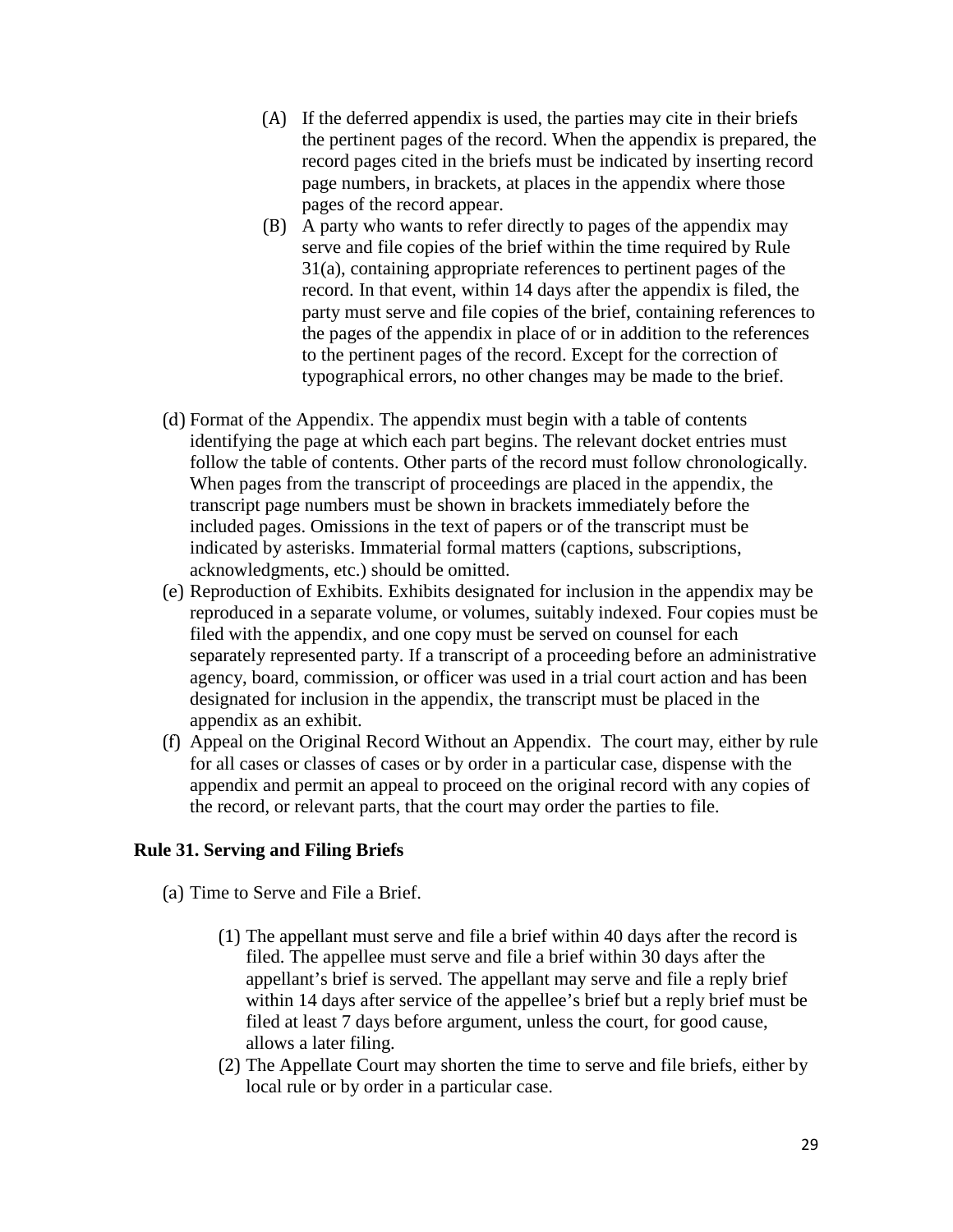- (b) Number of Copies. Four copies of each brief must be filed with the clerk and 2 copies must be served on each unrepresented party and on counsel for each separately represented party. An unrepresented party proceeding in forma pauperis must file 4 legible copies with the clerk, and one copy must be served on each unrepresented party and on counsel for each separately represented party. The court may by local rule or by order in a particular case require the filing or service of a different number.
- (c) Consequence of Failure to File. If an appellant fails to file a brief within the time provided by this rule, or within an extended time, an appellee may move to dismiss the appeal. An appellee who fails to file a brief will not be heard at oral argument unless the court grants permission.

## <span id="page-29-0"></span>**Rule 32. Form of Briefs, Appendices, and Other Papers**

(a) Form of a Brief.

(1) Reproduction.

- (A) A brief may be reproduced by any process that yields a clear black image on light paper. The paper must be opaque and unglazed. Only one side of the paper may be used.
- (B) Text must be reproduced with a clarity that equals or exceeds the output of a laser printer.
- (C) Photographs, illustrations, and tables may be reproduced by any method that results in a good copy of the original; a glossy finish is acceptable if the original is glossy.
- (2) Cover. Except for filings by unrepresented parties, the cover of the appellant's brief must be blue; the appellee's, red; an intervenor's or amicus curiae's, green; any reply brief, gray and any supplemental brief, tan. The front cover of a brief must contain:
	- (A) the number of the case centered at the top;
	- (B) the name of the court;
	- (C) the title of the case (see Rule  $12(a)$ );
	- (D) the nature of the proceeding (e.g., Appeal, Petition for Review) and the name of the court below;
	- (E) the title of the brief, identifying the party or parties for whom the brief is filed; and
	- (F) the name, office address, and telephone number of counsel representing the party for whom the brief is filed.
- (3) Binding. The brief must be bound in any manner that is secure, does not obscure the text, and permits the brief to lie reasonably flat when open.
- (4) Paper Size, Line Spacing, and Margins. The brief must be on 8 ½ by 11 inch paper. The text must be double-spaced, but quotations more than two lines long may be indented and single-spaced. Headings and footnotes may be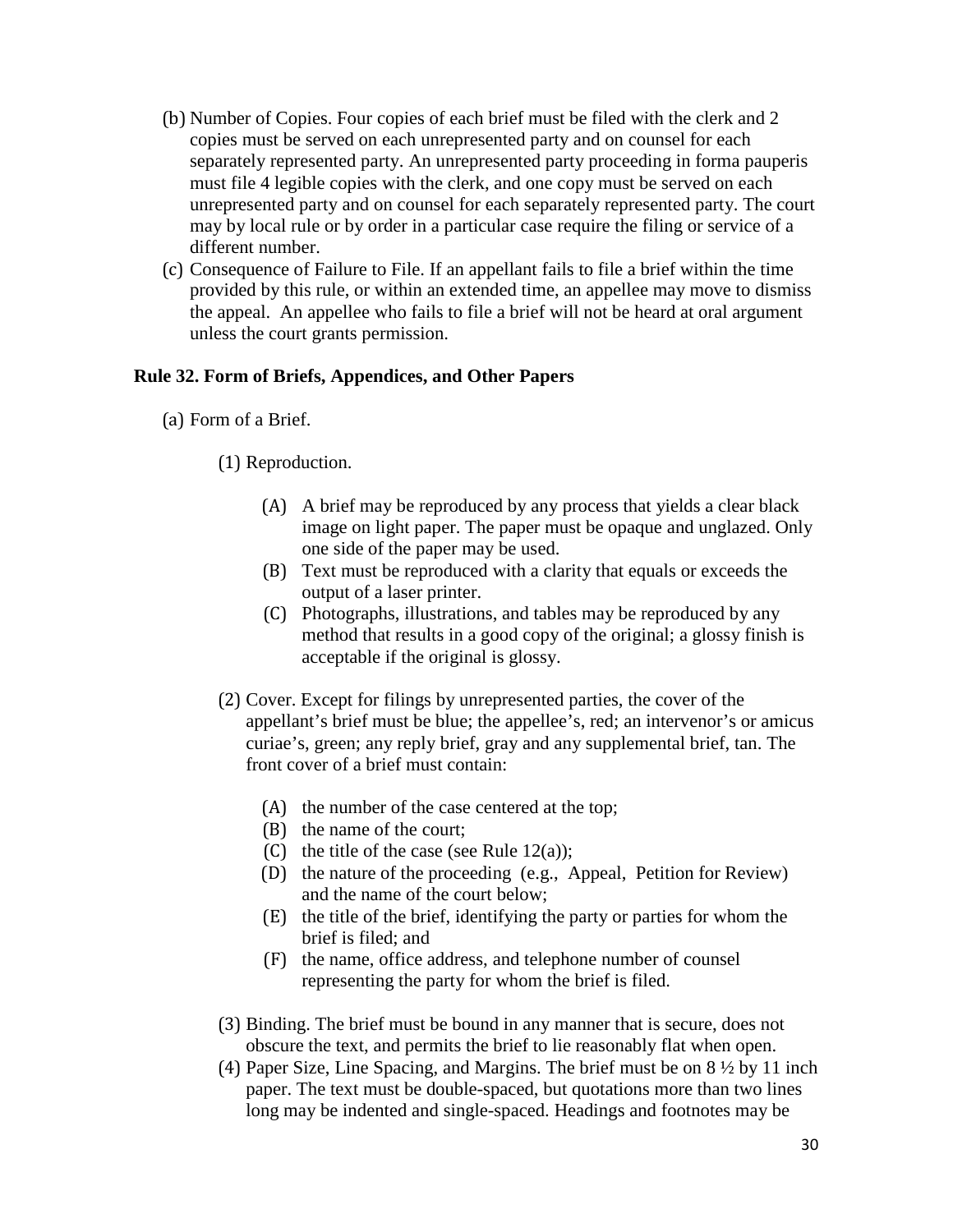single-spaced. Margins must be at least one inch on all four sides. Page numbers may be placed in the margins, but no text may appear there.

- (5) Typeface. Either a proportionally spaced or a monospaced face may be used.
	- (A) A proportionally spaced face must include serifs, but sans serif type may be used in headings and captions. A proportionally spaced face must be 14-point or larger.
	- (B) A monospaced face may not contain more than 10 ½ characters per inch.
- (6) Type Styles. A brief must be set in a plain, roman style, although italics or boldface may be used for emphasis. Case names must be italicized or underlined.
- (7) Length.
	- (A) Page limitation. A principal brief may not exceed 30 pages, or a reply brief 15 pages, unless it complies with Rule  $32(a)(7)(B)$  and (C).
	- (B) Type-volume limitation.
		- (i) A principal brief is acceptable if:
			- a. it contains no more than 14,000 words; or
			- b. it uses a monospaced face and contains no more than 1,300 lines of text.
		- (ii) A reply brief is acceptable if it contains no more than half of the type volume specified in Rule  $32(a)(7)(B)(i)$ .
		- (iii) Headings, footnotes, and quotations count toward the word and line limitations. The corporate disclosure statement, table of contents, table of citations, statement with respect to oral argument, any addendum containing statutes, rules or regulations, and any certificates of counsel do not count toward the limitation.
	- (C) Certificate of compliance.
		- (i) A brief submitted under Rules  $28.1(e)(2)$  or  $32(a)(7)(B)$ must include a certificate by the attorney, or an unrepresented party, that the brief complies with the typevolume limitation. The person preparing the certificate may rely on the word or line count of the word-processing system used to prepare the brief. The certificate must state either:
			- a. the number of words in the brief; or
			- b. the number of lines of monospaced type in the brief.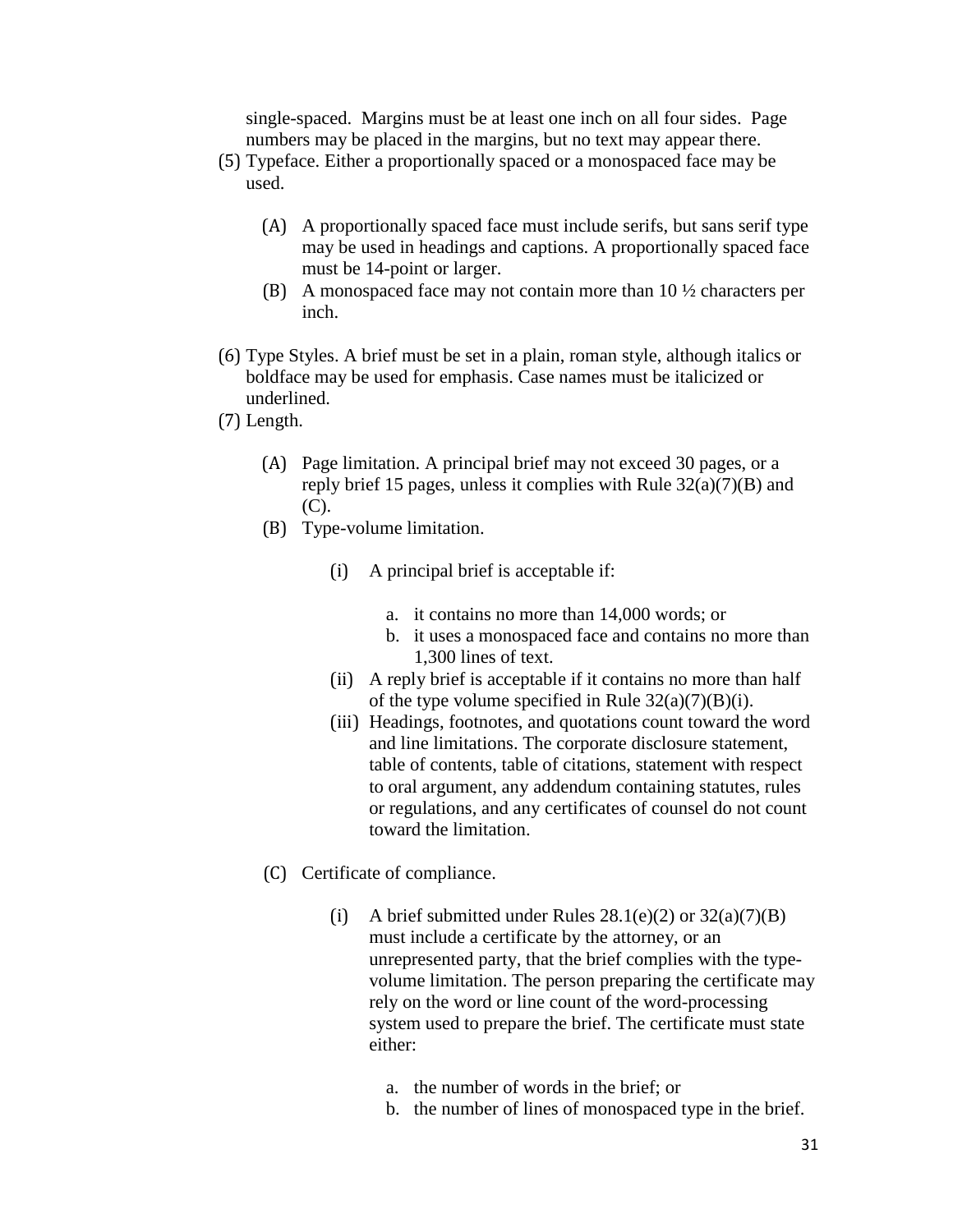- (b) Form of an Appendix. An appendix must comply with Rule  $32(a)(1)$ ,  $(2)$ ,  $(3)$ , and (4), with the following exceptions:
	- (1) The cover of a separately bound appendix must be white.
	- (2) An appendix may include a legible photocopy of any document found in the record or of a printed judicial or agency decision.
	- (3) When necessary to facilitate inclusion of odd-sized documents such as technical drawings, an appendix may be a size other than 8 ½ by 11 inches, and need not lie reasonably flat when opened.
- (c) Form of Other Papers.
	- (1) Motion. The form of a motion is governed by Rule 27(d).
	- (2) Other Papers. Any other paper, including a petition for panel rehearing and a petition for hearing or rehearing en banc, and any response to such a petition, must be reproduced in the manner prescribed by Rule 32(a), with the following exceptions:
		- (A) A cover is not necessary if the caption and signature page of the paper together contain the information required by Rule 32(a)(2). If a cover is used, it must be white.
		- (B) Rule 32(a)(7) does not apply.
- (d) Signature. Every brief, motion, or other paper filed with the court must be signed by the party filing the paper or, if the party is represented, by one of the party's attorneys.
- (e) Local Variation. Every court of appeals must accept documents that comply with the form requirements of this rule. By local rule or order in a particular case the Appellate Court may accept documents that do not meet all of the form requirements of this rule.

#### <span id="page-31-0"></span>**Rule 32.1. Citing Judicial Dispositions**

- (a) Citation Permitted. A court may not prohibit or restrict the citation of judicial opinions, orders, judgments, or other written dispositions that have been:
	- (1) designated as ''unpublished,'' ''not for publication,'' ''non-precedential,'' ''not precedent,'' or the like; and
	- (2) issued on or after January 1, 2007.
- (b) Copies Required. If a party cites a judicial opinion, order, judgment, or other written disposition that is not available in a publicly accessible electronic database, the party must file and serve a copy of that opinion, order, judgment, or disposition with the brief or other paper in which it is cited.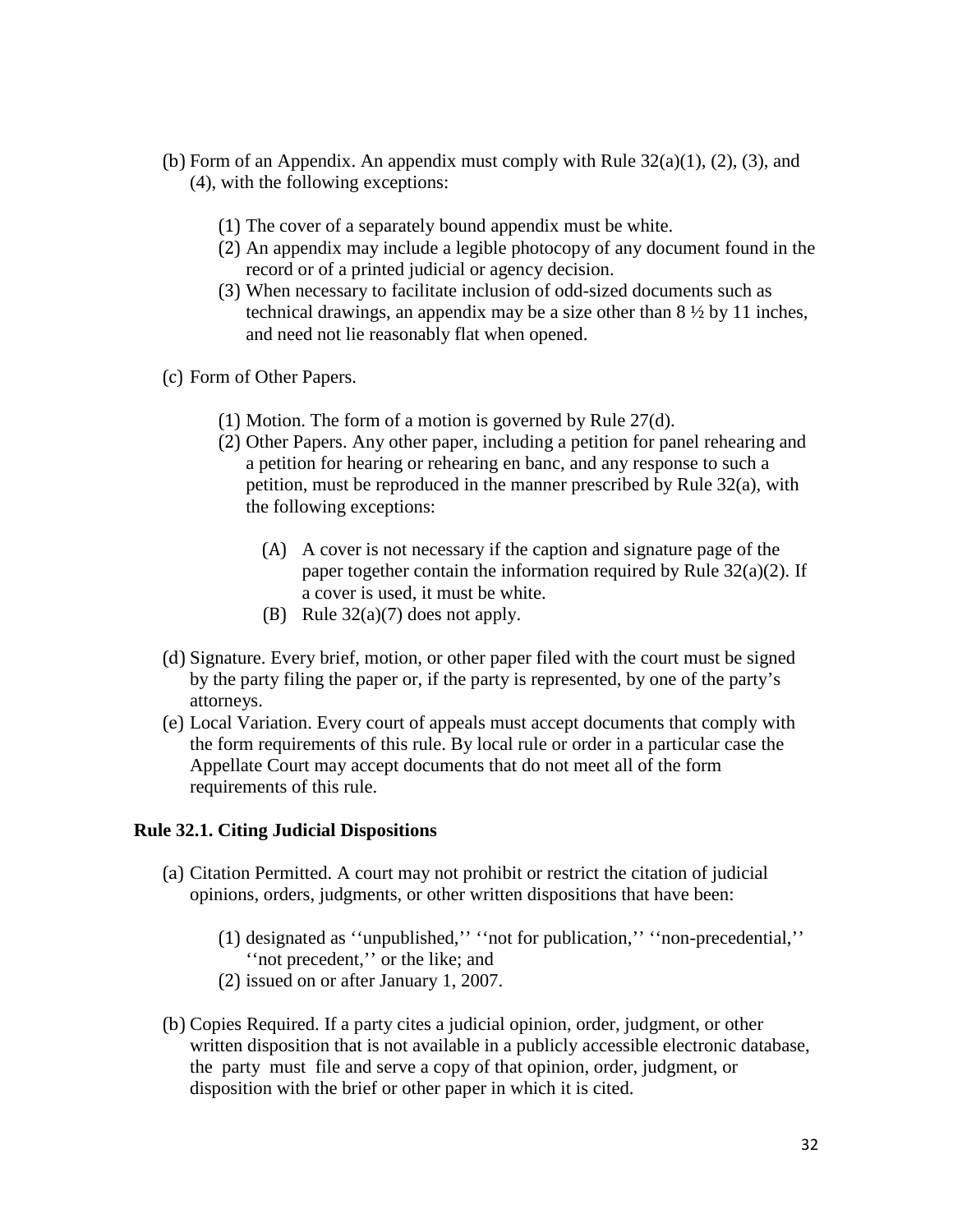#### <span id="page-32-0"></span>**Rule 33. Appeal Conferences**

The court may direct the attorneys—and, when appropriate, the parties—to participate in one or more conferences to address any matter that may aid in disposing of the proceedings, including simplifying the issues and discussing settlement. A judge or other person designated by the court may preside over the conference, which may be conducted in person or by telephone. Before a settlement conference, the attorneys must consult with their clients and obtain as much authority as feasible to settle the case. The court may, as a result of the conference, enter an order controlling the course of the proceedings or implementing any settlement agreement.

## <span id="page-32-1"></span>**Rule 34. Oral Argument**

- (a) In General.
	- (1) Party's Statement. Any party may file a statement explaining why oral argument should, or need not, be permitted.
	- (2) Standards. Oral argument must be allowed in every case unless a panel of three judges who have examined the briefs and record unanimously agrees that oral argument is unnecessary for any of the following reasons:
		- (A) the appeal is frivolous;
		- (B) the dispositive issue or issues have been authoritatively decided; or
		- (C) the facts and legal arguments are adequately presented in the briefs and record, and the decisional process would not be significantly aided by oral argument.
- (b) Notice of Argument; Postponement. The clerk must advise all parties whether oral argument will be scheduled, and, if so, the date, time, and place for it, and the time allowed for each side. A motion to postpone the argument or to allow longer argument must be filed reasonably in advance of the hearing date.
- (c) Order and Contents of Argument. The appellant opens and concludes the argument. Counsel must not read at length from briefs, records, or authorities.
- (d) Cross-Appeals and Separate Appeals. If there is a cross-appeal, Rule 28.1(b) determines which party is the appellant and which is the appellee for purposes of oral argument. Unless the court directs otherwise, a cross-appeal or separate appeal must be argued when the initial appeal is argued. Separate parties should avoid duplicative argument.
- (e) Nonappearance of a Party. If the appellee fails to appear for argument, the court must hear appellant's argument. If the appellant fails to appear for argument, the court may hear the appellee's argument. If neither party appears, the case will be decided on the briefs, unless the court orders otherwise.
- (f) Submission on Briefs. The parties may agree to submit a case for decision on the briefs, but the court may direct that the case be argued.
- (g) Use of Physical Exhibits at Argument; Removal. Counsel intending to use physical exhibits other than documents at the argument must arrange to place them in the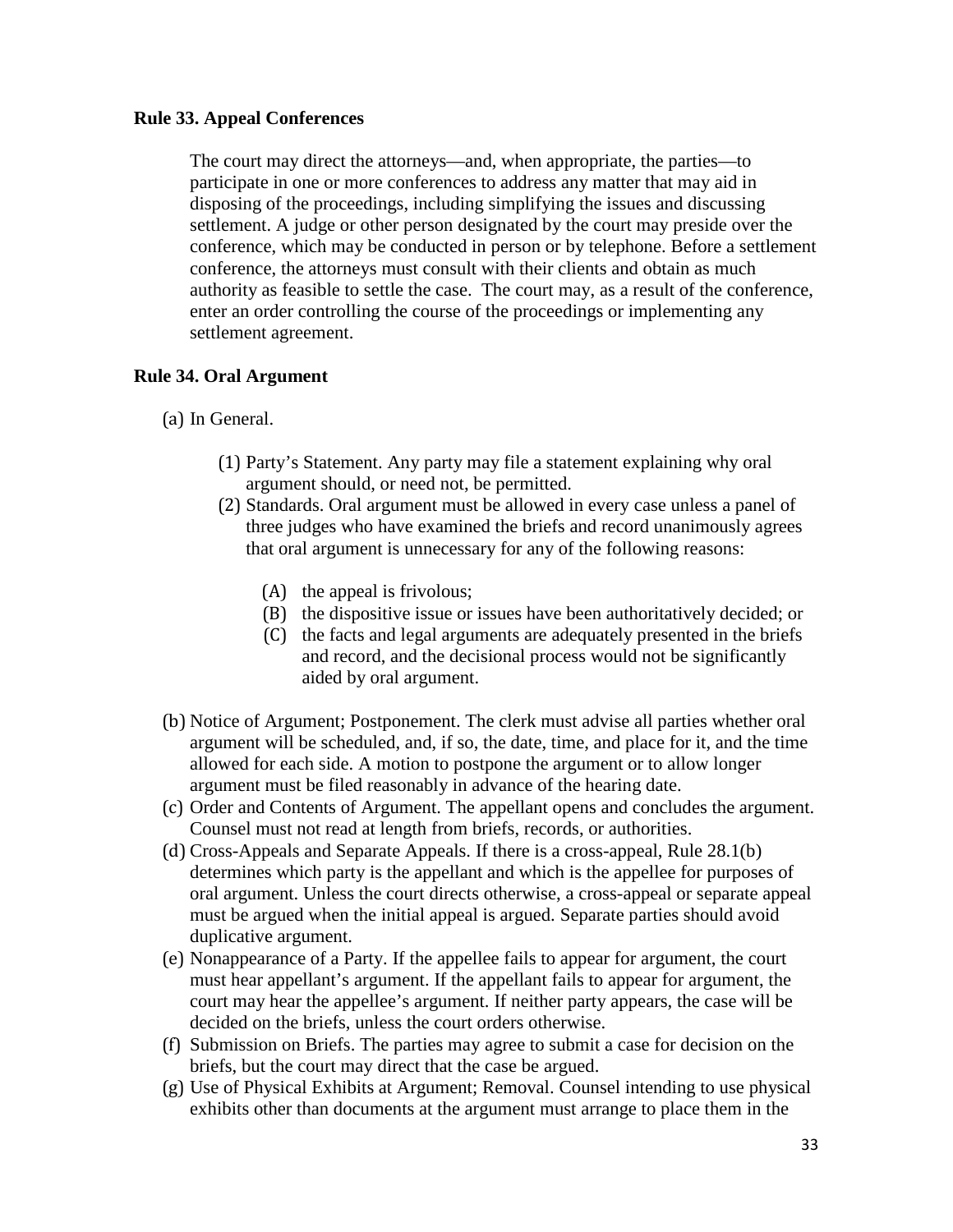courtroom on the day of the argument before the court convenes. After the argument, counsel must remove the exhibits from the courtroom, unless the court directs otherwise. The clerk may destroy or dispose of the exhibits if counsel does not reclaim them within a reasonable time after the clerk gives notice to remove them.

# <span id="page-33-0"></span>**Rule 35. En Banc Determination**

# <span id="page-33-1"></span>**Rule 36. Entry of Judgment; Notice**

- (a) Entry. A judgment is entered when it is noted on the docket. The clerk must prepare, sign, and enter the judgment:
	- (1) after receiving the court's opinion—but if settlement of the judgment's form is required, after final settlement; or
	- (2) if a judgment is rendered without an opinion, as the court instructs.
- (b) Notice. On the date when judgment is entered, the clerk must serve on all parties a copy of the opinion—or the judgment, if no opinion was written—and a notice of the date when the judgment was entered.

## <span id="page-33-2"></span>**Rule 37. Interest on Judgment**

- (a) When the Court Affirms. Unless the law provides otherwise, if a money judgment in a civil case is affirmed, whatever interest is allowed by law is payable from the date when the Trial Court's judgment was entered.
- (b) When the Court Reverses. If the court modifies or reverses a judgment with a direction that a money judgment be entered in the Trial Court, the mandate must contain instructions about the allowance of interest.

## <span id="page-33-3"></span>**Rule 38. Frivolous Appeal—Damages and Costs**

If the Appellate Court determines that an appeal is frivolous, it may, after a separately filed motion or notice from the court and reasonable opportunity to respond, award just damages and single or double costs to the appellee.

## <span id="page-33-4"></span>**Rule 39. Costs**

- (a) Against Whom Assessed. The following rules apply unless the law provides or the court orders otherwise:
	- (1) if an appeal is dismissed, costs are taxed against the appellant, unless the parties agree otherwise;
	- (2) if a judgment is affirmed, costs are taxed against the appellant;
	- (3) if a judgment is reversed, costs are taxed against the appellee;
	- (4) if a judgment is affirmed in part, reversed in part, modified, or vacated, costs are taxed only as the court orders.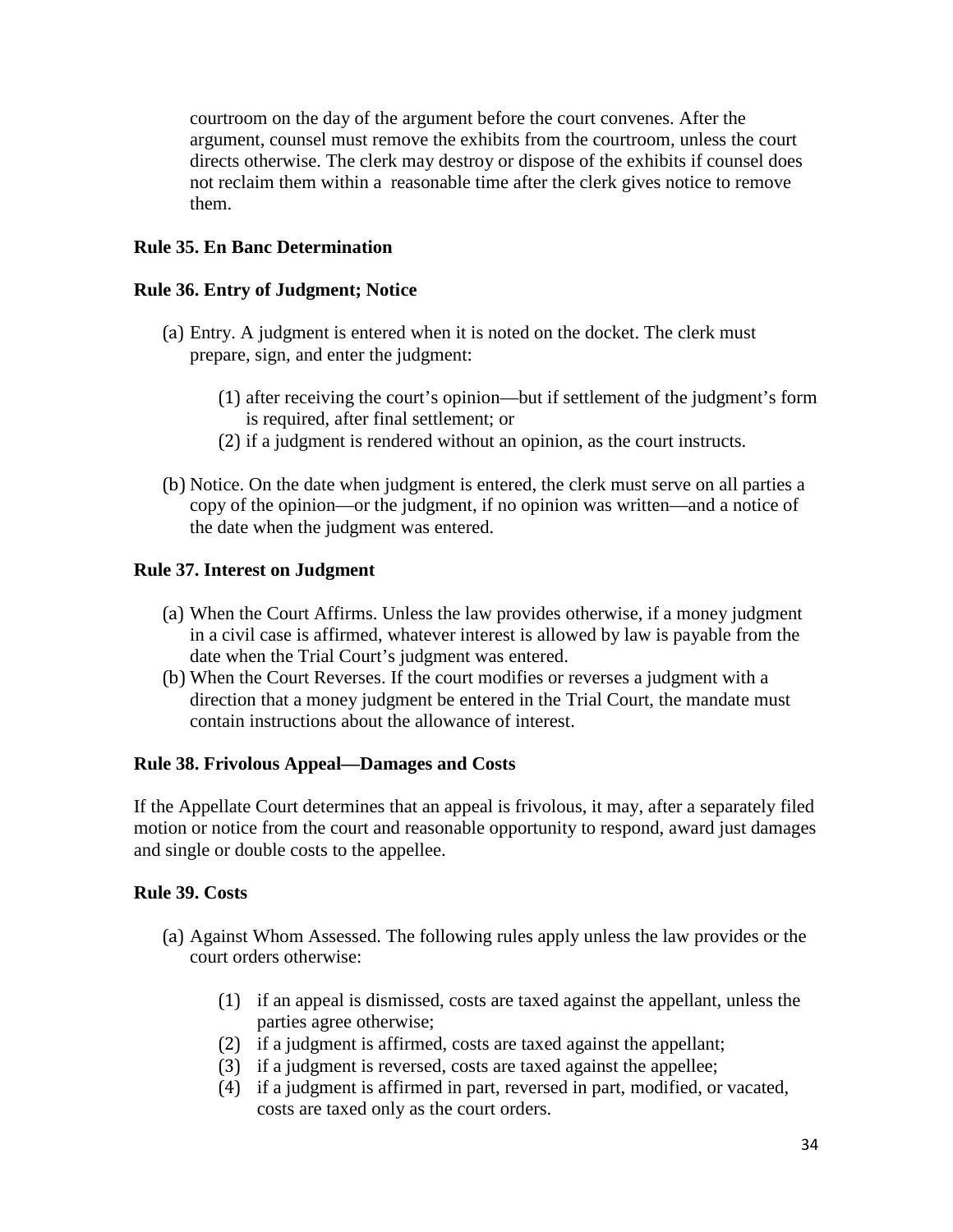- (b) [Reserved]
- (c) Costs of Copies. The rate for the cost of producing necessary copies of a brief or appendix, or copies of records authorized by Rule 30(f), shall be made available by the Clerk of Court.
- (d) Bill of Costs: Objections; Insertion in Mandate.
	- (1) A party who wants costs taxed must—within 14 days after entry of judgment—file with the Trial Court clerk, with proof of service, an itemized and verified bill of costs.
	- (2) Objections must be filed within 14 days after service of the bill of costs, unless the court extends the time.
- (e) Costs on Appeal Taxable in the Trial Court. The following costs on appeal are taxable in the Trial Court for the benefit of the party entitled to costs under this rule:
	- (1) the preparation and transmission of the record;
	- (2) the reporter's transcript, if needed to determine the appeal;
	- (3) premiums paid for a supersedeas bond or other bond to preserve rights pending appeal; and
	- (4) the fee for filing the notice of appeal.

#### <span id="page-34-0"></span>**Rule 40. Petition for Panel Rehearing**

- (a) Time to File; Contents; Answer; Action by the Court if Granted.
	- (1) Time. Unless the time is shortened or extended by order or local rule, a petition for panel rehearing may be filed within 14 days after entry of judgment.
	- (2) Contents. The petition must state with particularity each point of law or fact that the petitioner believes the court has overlooked or misapprehended and must argue in support of the petition. Oral argument is not permitted.
	- (3) Answer. Unless the court requests, no answer to a petition for panel rehearing is permitted. But ordinarily rehearing will not be granted in the absence of such a request.
	- (4) Action by the Court. If a petition for panel rehearing is granted, the court may do any of the following:
		- (A) make a final disposition of the case without reargument;
		- (B) restore the case to the calendar for reargument or resubmission; or
		- (C) issue any other appropriate order.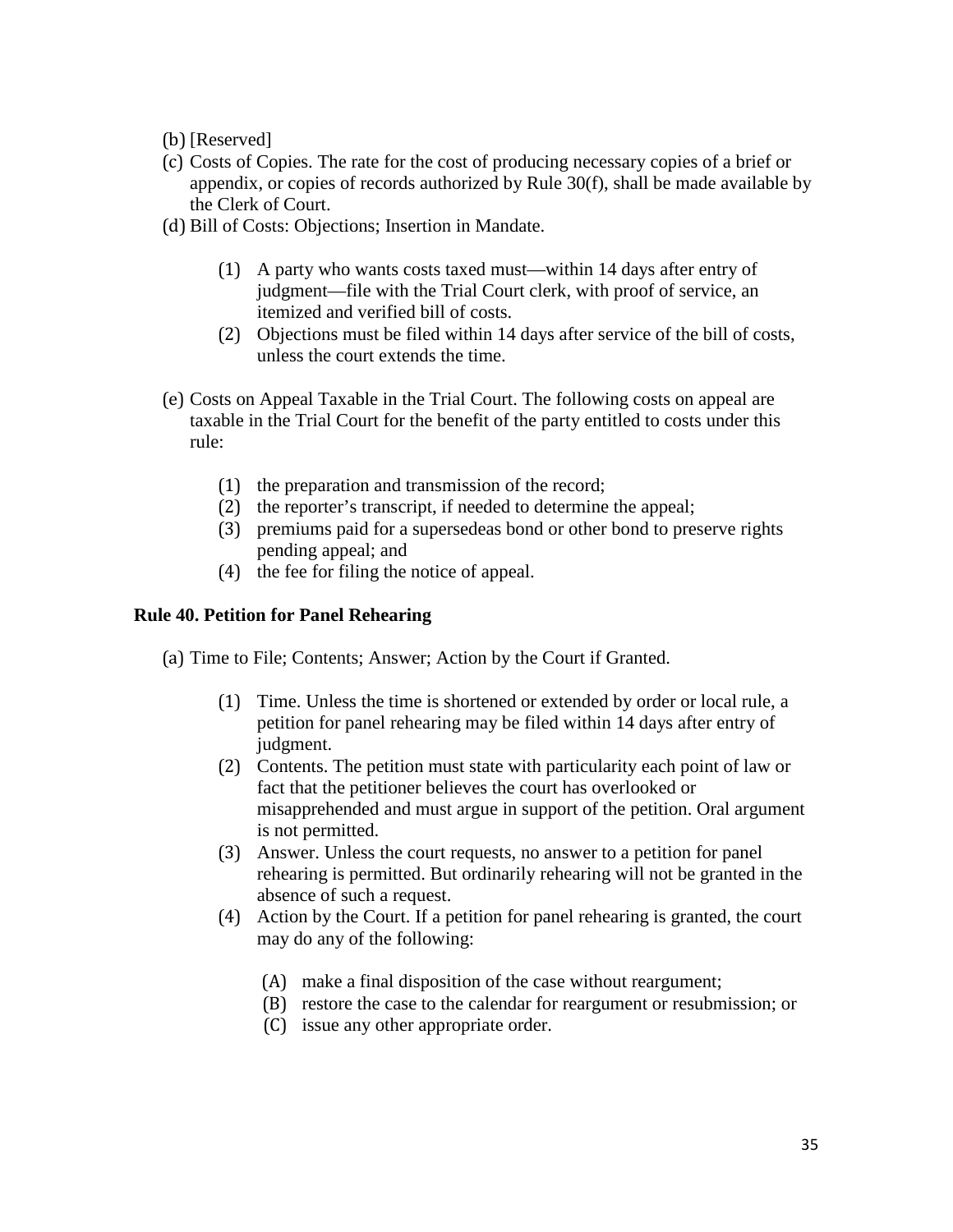(b) Form of Petition; Length. The petition must comply in form with Rule 32. Copies must be served and filed as Rule 31 prescribes. Unless the court permits or a local rule provides otherwise, a petition for panel rehearing must not exceed 15 pages.

# <span id="page-35-0"></span>**Rule 41. Mandate: Contents; Issuance and Effective Date; Stay**

- (a) Contents. Unless the court directs that a formal mandate issue, the mandate consists of a certified copy of the judgment, a copy of the court's opinion, if any, and any direction about costs.
- (b) When Issued. The court's mandate must issue 7 days after the time to file a petition for rehearing expires, or 7 days after entry of an order denying a timely petition for panel rehearing, or motion for stay of mandate, whichever is later. The court may shorten or extend the time.
- (c) Effective Date. The mandate is effective when issued.
- (d) Staying the Mandate.
	- (1) On Petition for Rehearing or Motion. The timely filing of a petition for panel rehearing, or motion for stay of mandate, stays the mandate until disposition of the petition or motion, unless the court orders otherwise.

## <span id="page-35-1"></span>**Rule 42. Voluntary Dismissal**

- (a) Dismissal in the Trial Court. Before an appeal has been docketed by the Trial Court clerk, the Trial Court may dismiss the appeal on the filing of a stipulation signed by all parties or on the appellant's motion with notice to all parties.
- (b) Dismissal in the Appellate Court. The Trial Court clerk may dismiss a docketed appeal if the parties file a signed dismissal agreement specifying how costs are to be paid and pay any fees that are due. But no mandate or other process may issue without a court order. An appeal may be dismissed on the appellant's motion on terms agreed to by the parties or fixed by the court.

# <span id="page-35-2"></span>**Rule 43. Substitution of Parties**

- (a) Death of a Party.
	- (1) After Notice of Appeal Is Filed. If a party dies after a notice of appeal has been filed or while a proceeding is pending in the Appellate Court, the decedent's personal representative may be substituted as a party on motion filed with the Appellate Court clerk by the representative or by any party. A party's motion must be served on the representative in accordance with Rule 25. If the decedent has no representative, any party may suggest the death on the record, and the Appellate Court may then direct appropriate proceedings.
	- (2) Before Notice of Appeal Is Filed—Potential Appellant. If a party entitled to appeal dies before filing a notice of appeal, the decedent's personal representative—or, if there is no personal representative, the decedent's attorney of record—may file a notice of appeal within the time prescribed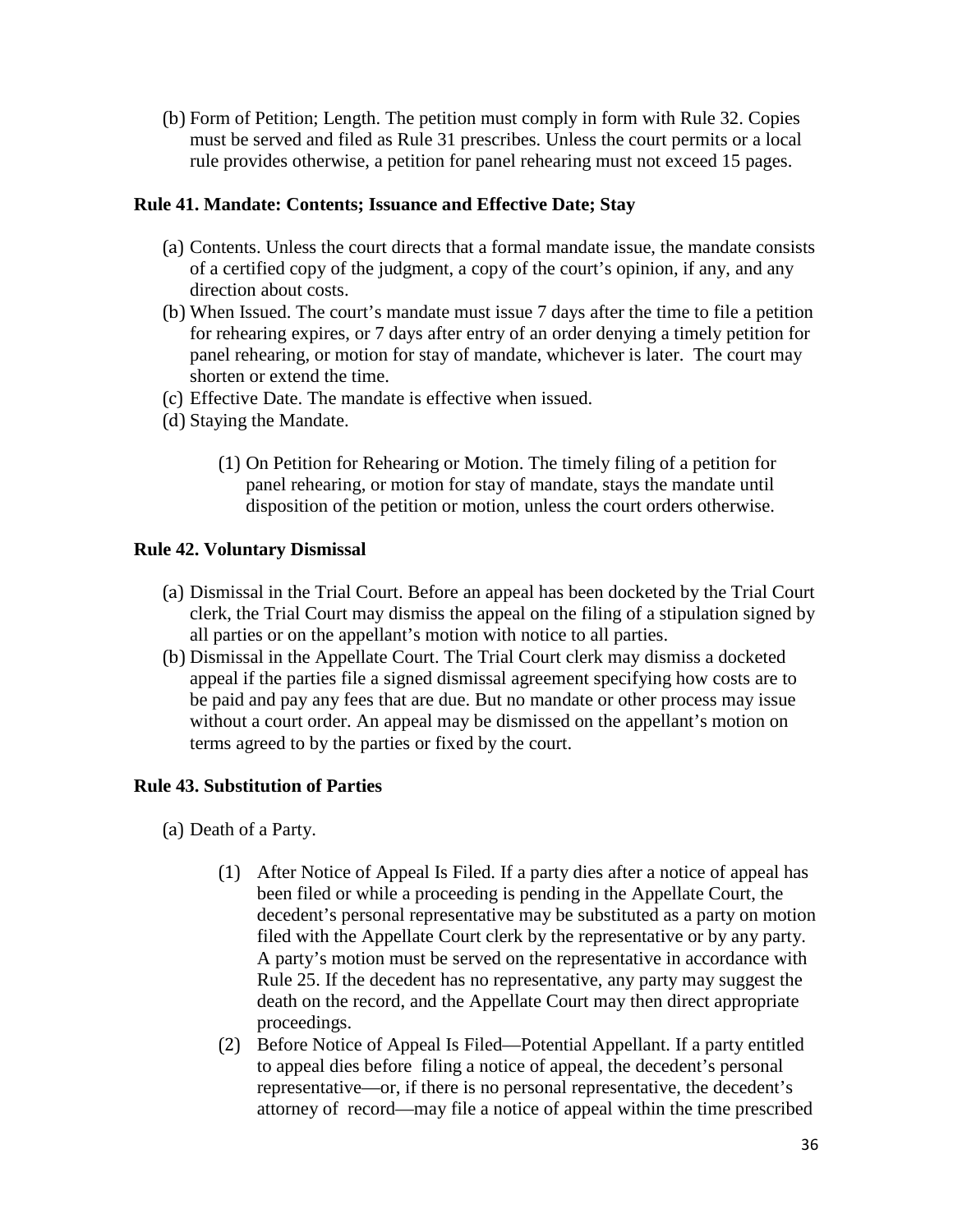by these rules. After the notice of appeal is filed, substitution must be in accordance with Rule 43(a)(1).

- (3) Before Notice of Appeal Is Filed—Potential Appellee. If a party against whom an appeal may be taken dies after entry of a judgment or order in the Trial Court, but before a notice of appeal is filed, an appellant may proceed as if the death had not occurred. After the notice of appeal is filed, substitution must be in accordance with Rule  $43(a)(1)$ .
- (b) Substitution for a Reason Other Than Death. If a party needs to be substituted for any reason other than death, the procedure prescribed in Rule 43(a) applies.
- (c) Public Officer: Identification; Substitution.
	- (1) Identification of Party. A public officer who is a party to an appeal or other proceeding in an official capacity may be described as a party by the public officer's official title rather than by name. But the court may require the public officer's name to be added.
	- (2) Automatic Substitution of Officeholder. When a public officer who is a party to an appeal or other proceeding in an official capacity dies, resigns, or otherwise ceases to hold office, the action does not abate. The public officer's successor is automatically substituted as a party. Proceedings following the substitution are to be in the name of the substituted party, but any misnomer that does not affect the substantial rights of the parties may be disregarded. An order of substitution may be entered at any time, but failure to enter an order does not affect the substitution.

## <span id="page-36-0"></span>**Rule 44. [Reserved]**

## <span id="page-36-1"></span>**Rule 45. Clerk's Duties**

- (a) General Provisions.
	- (1) Qualifications. The Appellate Court clerk must take the oath and post any bond required by law. Neither the clerk nor any deputy clerk may practice as an attorney or counselor in any court while in office.
	- (2) When Court Is Open. The Appellate Court is always open for filing any paper, issuing and returning process, making a motion, and entering an order. The clerk's office with the clerk or a deputy in attendance must be open during business hours on all days except Saturdays, Sundays, and legal holidays. A court may provide by local rule or by order that the clerk's office be open for specified hours on Saturdays or on legal holidays other than New Year's Day, Martin Luther King, Jr.'s Birthday, Washington's Birthday, Memorial Day, Independence Day, Labor Day, Indian Day, Veterans' Day, Thanksgiving Day, and Christmas Day.

# (b) Records.

(1) The Docket. The Appellate Court clerk must maintain a docket and an